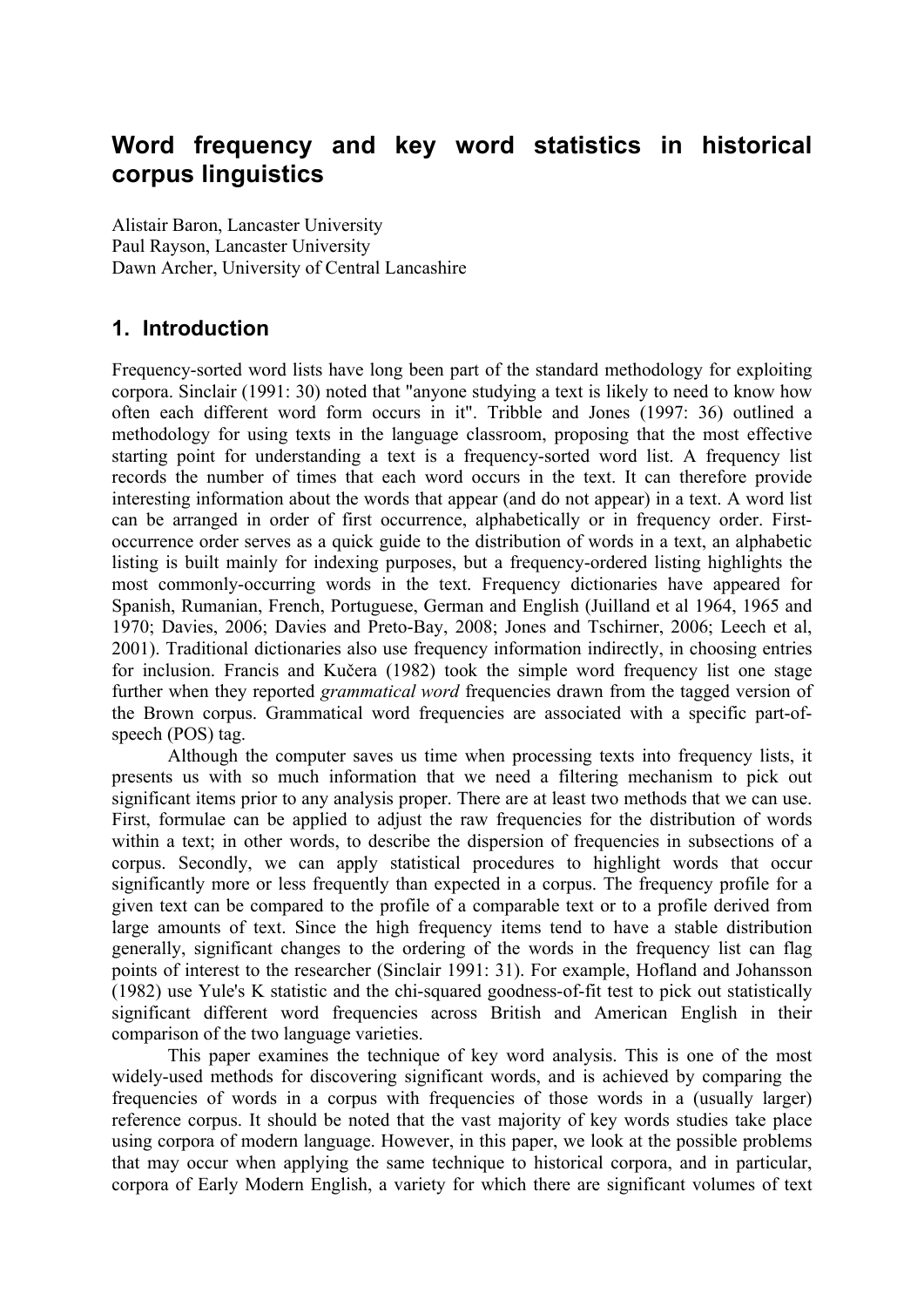already available. In addition, there is a growing body of historical data from this period being scanned and transcribed in the large digitisation initiatives such as Early English Books Online, British Library Newspapers Digitisation Project etc.

The paper continues in section two with further background information on statistical techniques that are used to compare frequencies in corpora of modern languages. We also look at the few key word studies that have been carried out on historical data. In our case study, presented in section three, we first quantify the amount of spelling variation occurring in historical corpora. We then examine the problems of applying the key words technique to historical data and show how much key word lists are affected by issues of spelling variation. Our study quantifies, systematically and on a large scale, how the process of standardisation of written English throughout the Early Modern English period affects the robustness of key words results in historical corpus linguistics. In our conclusion (section four), we highlight possible solutions to this problem and describe directions for further work.

### **2. Background**

#### **2.1. Modern**

Although word frequency lists are very useful as a starting point for the analysis of corpora, there are well-known problems with using them. First, the frequencies must be normalised before the lists can be compared directly. Second, high frequency words at the top of any word frequency list are generally of no further interest to those trying to examine the content of corpora. Third, comparing the ranking of words is also misleading. Finally, multiword expressions and inflectional variants of the same lemma are not counted together. For further description of these problems, see Rayson (forthcoming) and Hoffman et al (2008).

Even when they are derived from a large comprehensively-sampled corpus such as the British National Corpus (BNC), the word frequency counts themselves may be misleading. This is not because we might have miscounted the words, but because of how well the frequencies relate to usage in the English language as a whole. If a word has a high frequency count, we may reasonably infer, due to the nature of the BNC, that the word has a similarly high usage in the language. However, it may be the case that the word has a high frequency in the corpus not because it is widely used in the language as a whole but because it is widely used in a small(ish) number of texts, or parts of texts, within the corpus. To reveal these cases, we can calculate range or dispersion statistics. These show how widely distributed the occurrences of a word are within a corpus: i.e. whether it is frequent because it occurs in a lot of text samples in the corpus or whether it is frequent because of a very high usage in only a subset of texts (which may represent particular domains or genres). Frequent words with high dispersion values may be considered to have high currency in the language as a whole; high frequencies associated with low dispersion values should, in contrast, be treated with caution. For example, Church and Gale (1995) term this as the "bunchiness" or "burstiness" of words and show that the occurrences of the "very contagious" word "Kennedy" are not evenly dispersed in the Brown corpus (because he was the president of the United States when the Brown corpus was compiled in 1961).

In the discipline of statistics, the *mean* and *standard deviation* are used as summary measures. In corpus linguistics, these are analogous to *frequency* and *dispersion*. According to Fries and Traver (1950: 21), Thorndike was the first to introduce range values into frequency lists. For further discussion of dispersion statistics, see Lyne (1985). Another way of dealing with the burstiness of words is to combine separate frequency and dispersion values into one measure called *adjusted frequency* (Francis and Kučera, 1982: 464). Words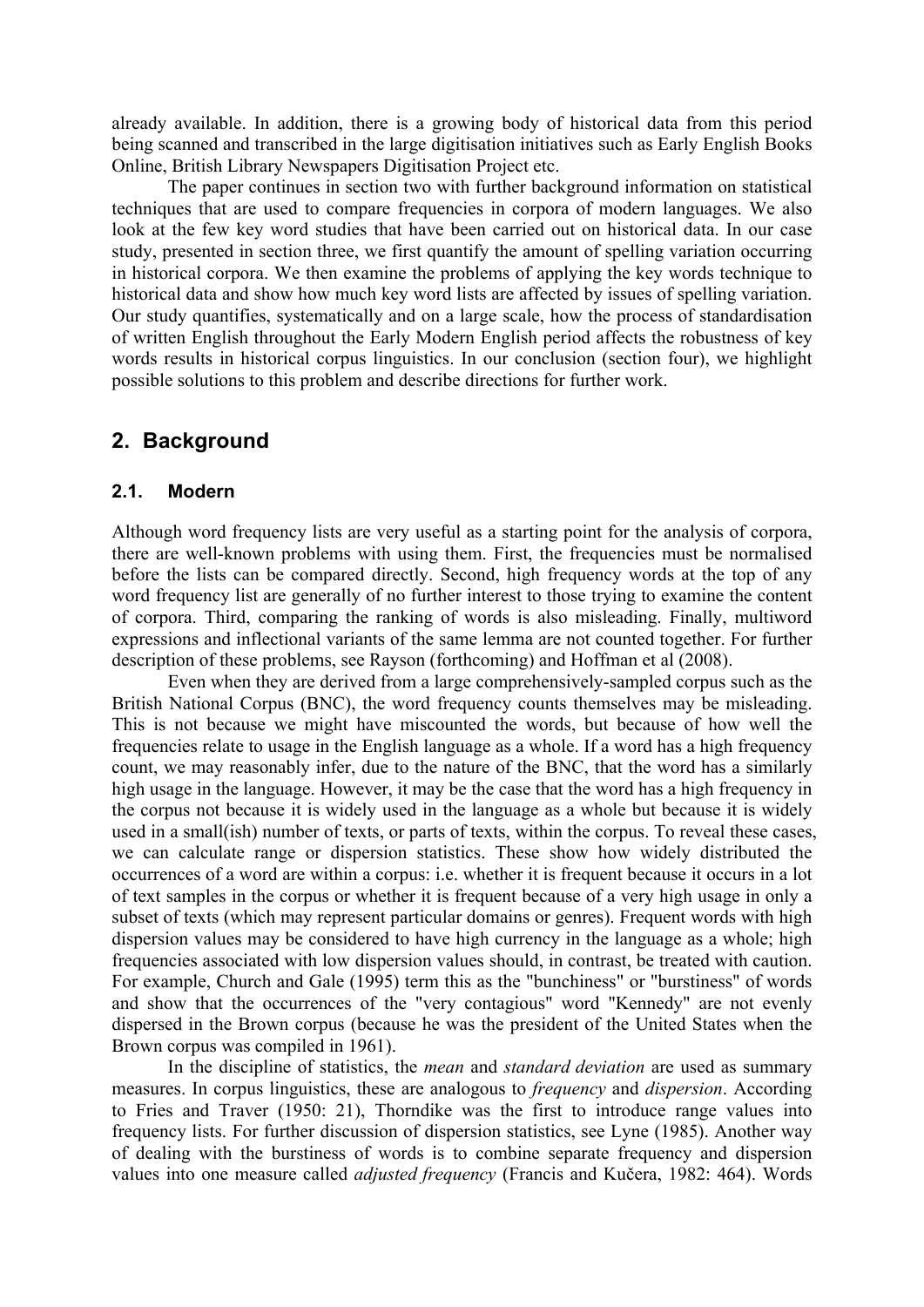can then be ranked by their adjusted frequencies. A more complex approach for describing variability within corpora is proposed by Gries (2006).

The comparison of word frequency profiles has increasingly been used to examine issues in language variation, that is, to compare language usage across corpora, users, genres, etc. There are two types of corpus comparison. First, a comparison of a sample corpus with a larger 'normative' (or general language standard) corpus (e.g. Scott, 2000b). Second, a comparison of two roughly equal-sized corpora (e.g. Granger, 1998). These two main types can be extended to the comparison of more than two corpora. For example, we may compare one normative corpus to several smaller corpora at the same time, or compare three or more equal-sized corpora with each other. In general, however, this makes the results more difficult to interpret. Homogeneity (Stubbs, 1996: 152) within each of the corpora is important since we may find that the results reflect sections within one of the corpora that are unlike other sections in either of the corpora under consideration (Kilgarriff, 1997). There are a number of different statistics that can be applied in the comparison of word frequency lists. In what follows, we will examine a number of these in order to see how key word analysis operates.

Hofland and Johansson (1982) carried out one of the largest early studies comparing word frequency profiles. This was the comparison of one million words of American English (the Brown corpus) with one million words of British English (the LOB corpus). They used a difference coefficient defined by Yule (1944) to assess the difference in the relative frequency of a word in the two corpora:

$$
\frac{Freq_{LOB} - Freq_{Brown}}{Freq_{LOB} + Freq_{Brown}}
$$

The value of the coefficient varies between  $+1$  and  $-1$ . A positive value indicated overuse in the LOB corpus, a negative value showed overuse in the Brown corpus. A statistical goodness-of-fit test originally suggested by Pearson (1904), the chi-squared test  $(\chi^2)$ , was also used to compare word frequencies across the two corpora. The chi-squared test was calculated as follows:

$$
\chi^2 = \sum_i \frac{(O_i - E_i)^2}{E_i} \text{ where } E_i = \frac{N_i \sum_i O_i}{\sum_i N_i}
$$

where  $O_i$  is the observed (actual) frequency,  $E_i$  is the expected (averaged) frequency, and  $N_i$ is the total frequency in corpus *i* (*i* in this case takes the values 1 and 2 for the LOB and Brown corpora respectively). Hofland and Johansson marked any resulting differences that were indicated by chi-squared values showing statistically significant difference at the 5%, 1%, or 0.1% level. The null hypothesis of the goodness of fit test is that there was no difference between the observed frequencies of a word in the two corpora. Note that even if the null hypothesis was not rejected, they could not conclude that it is true. The cut-off value corresponding to the chosen degree of confidence may not be exceeded, but this only indicates there is not enough evidence to reject the null hypothesis (Krenn and Samuelsson, 1997: 36). Critical values for the chi-squared statistic are listed in statistical tables such as those in Barnett and Cronin (1986) and Oakes (1998: 266). For example, the critical value for the 5% level, shown as 0.05 in the tables, is 3.84 at 1 degree of freedom (see below). Leech and Fallon (1992) used the lists produced by Hofland and Johansson to examine evidence of cultural differences between America and Britain in 1961.

In corpus linguistics, we usually use a  $2 \times 2$  table to compare frequencies of words or other linguistic features between two corpora. The chi-squared test is applicable to a general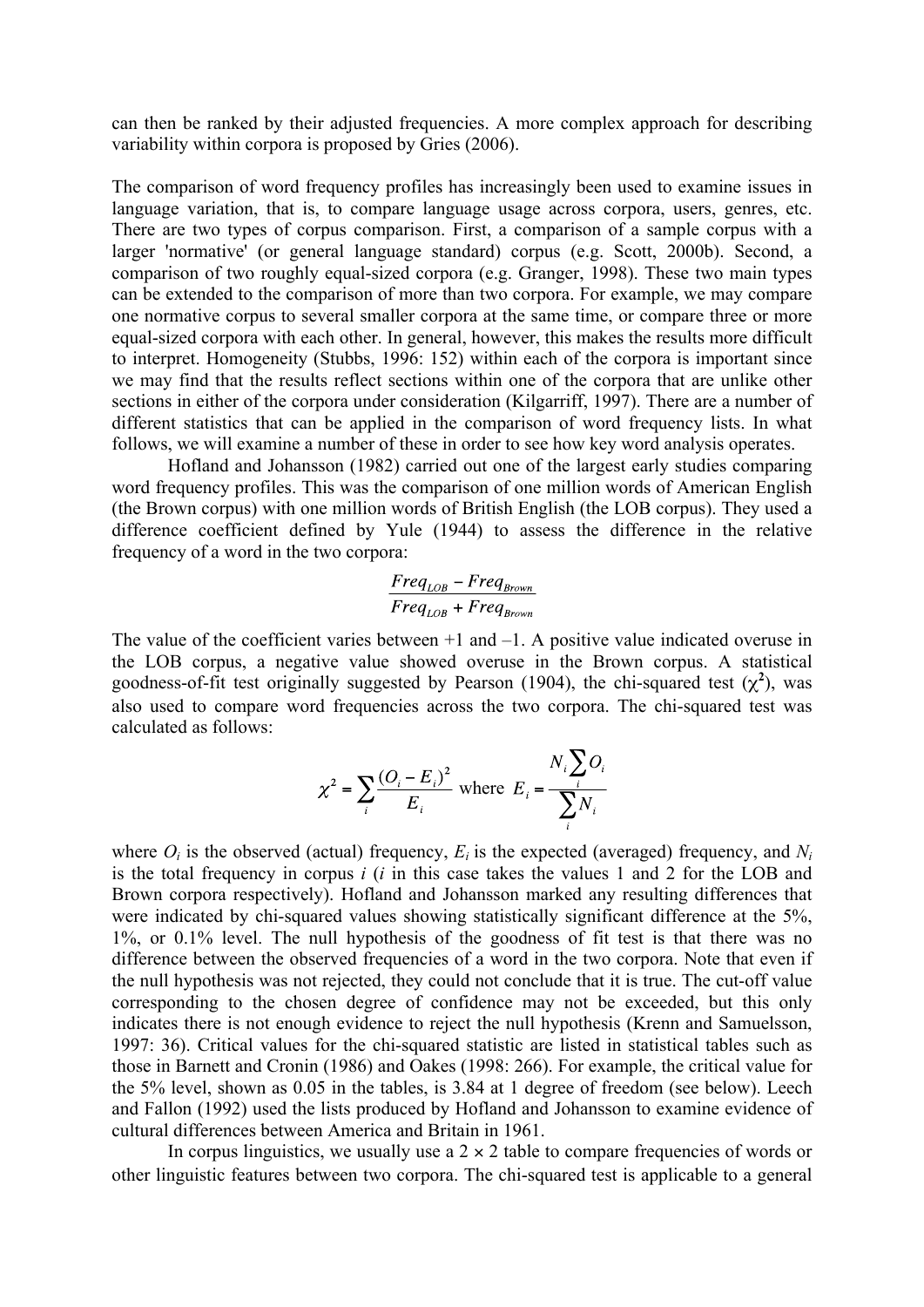table with *r* rows and *c* columns. The number of degrees of freedom (d.f.), which is used when looking up critical values, is defined as the number of independent terms given that the marginal totals in the table are fixed. So, in the  $2 \times 2$  table, d.f., as calculated by (r-1) $\times$ (c-1), is equal to 1. In this case, the  $2 \times 2$  'contingency' table is as shown in Table 1

|                                         |         | <b>CORPUS ONE   CORPUS TWO</b> | <b>TOTAL</b> |
|-----------------------------------------|---------|--------------------------------|--------------|
| <b>Frequency of feature</b> a           |         |                                | $a+b$        |
| <b>Frequency of feature</b> $\mathbf c$ |         |                                | $c+d$        |
| not occurring                           |         |                                |              |
| II TOTAL                                | $a + c$ | $h+d$                          | $N=a+b+c+d$  |

| Table 1 - Contingency table for the chi-squared test |
|------------------------------------------------------|
|------------------------------------------------------|

Hence, we can calculate the chi-squared statistic  $(X^2)$  as follows:

$$
X^{2} = \frac{N(ad - bc)^{2}}{(a+b)(c+d)(a+c)(b+d)}
$$

When comparing the frequency distribution of word classes across the two major subdivisions of the Brown corpus, informative prose and imaginative prose, Francis and Kučera (1982: 544) used a normalised ratio value (NR) rather than the chi-squared test. The ratio is normalised to take account of the fact that the informative section is nearly three times larger than the imaginative section of the corpus. An NR value of more than 1 indicates a greater occurrence in informative prose, while a value of less than 1 points to a higher relative frequency in imaginative texts. The greater the NR deviates from 1, the greater the grouping of a particular word class in one of the sections of the corpus. Comparing NR values is problematic since they are not on a linear scale, and the calculation is too generous for smaller relative differences when lower frequency items are compared to higher frequency items. Francis and Kučera (1982: 547) also employed the Mosteller-Rourke (MR) adjustment for chi-squared for large numbers. The MR value is calculated as follows:

$$
MR = \frac{1000\chi^2}{n}
$$

where *n* is the frequency of an item in the whole corpus (Mosteller and Rourke, 1973: 191). The resulting values cannot be assessed for significance in the chi-squared tables, but they are used to rank items according to their MR value. In effect, MR reduces the chi-squared values for items occurring more than 1000 times, and increases the values for items with a frequency that is less than 1000. This seems a rather arbitrary figure, chosen to show 'nice numbers' and, if anything, the figure should be dependent on the corpus size(s).

Kilgarriff (1996a, 1996b) pointed out that, in the Brown versus LOB comparison, many common words are marked as having significant chi-squared statistics and that, because words are not selected at random in language, we will always see a large number of differences in two such text collections. As an alternative, Kilgarriff selected the Mann-Whitney test that uses ranks of frequency data rather than the frequency values themselves to compute the statistic. Kilgarriff selected the Mann-Whitney test because it "does not give undue weight to single documents with a high [frequency] count" for a particular word. However, he observed that, even with the new test, 60% of words are marked as significant. Ignoring the actual frequency of occurrence, as in the Mann-Whitney test, means discarding most of the evidence we have about the distribution of words. As such, the test will have lower discriminatory power. Due to problems of too many zeros in the Mann-Whitney test, Kilgarriff (2001) reported that his technique omits words with less than 30 occurrences in the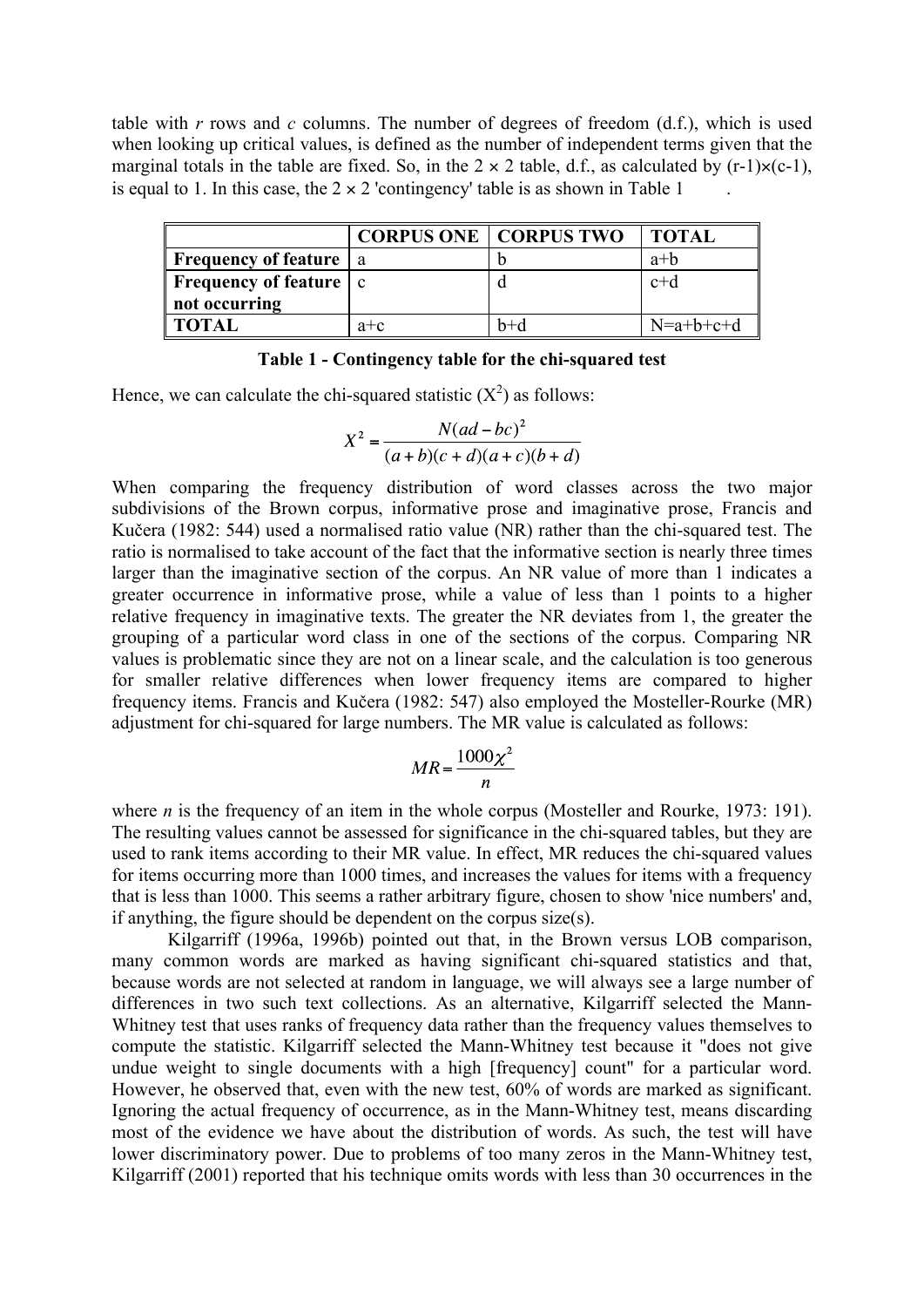joint LOB and Brown corpus. This is a major drawback with the Mann-Whitney test; here it omits 92% of the types in the joint corpus. A further problem is that many words share ranks at the low end of frequency lists, especially for large corpora. For example, Copeck et al (1999) report that 18,630 words occur six times – 10 percent of their list for the BNC. Within each rank, words are ordered alphabetically. Additionally, comparing rank lists between different-sized corpora is also problematic. Copeck et al (1999) note the sizes of their frequency lists for LOB (7,950) and Wall Street Journal (4,550). This means that ranks for middle and lower frequency words in the BNC fall outside this range. These points suggest that the Mann-Whitney ranks test is suitable only for investigating mid- to high-frequency words when comparing corpora of the same size.

Numerous other authors have used the chi-squared test to determine significant frequency differences of individual words or other linguistics features, rather than whole frequency profiles, between two corpora (for example Woods et al 1986: 140, Virtanen 1997, Oakes 1998: 26, Roland et al 2000, Wikberg 1999). Many authors also apply Yates' continuity correction (1934), developed to improve the approximation of the continuous probability distribution (chi-squared) to the discrete probability distribution of the observed frequency (multinomial). The Yates' corrected chi-squared statistic  $(Y^2)$  is calculated as follows (from Table 1):

$$
Y^{2} = \frac{N(|ad - bc| - 0.5N)^{2}}{(a + b)(c + d)(a + c)(b + d)}
$$

In some texts, its use has been recommended (Everitt 1992: 14, Butler 1985: 122, and Woods et al 1986: 146), but current statistical textbooks report that the correction is less important than it was once thought (Agresti 1990: 68). Fisher's exact test may be used for tables with small expected frequencies, as an alternative to the chi-squared test. It uses the observed frequencies themselves to find the probability (P) of obtaining any particular arrangement of frequencies a, b, c, and d (again from Table 1):

$$
P = \frac{(a+b)!(c+d)!(a+c)!(b+d)!}{a!b!c!d!N!}
$$

where *a!* is 'a factorial' (the product of *a* and all the whole numbers less than it, down to one,  $0! = 1$ ). The P value is then compared directly to the probability level, e.g. 0.05 for 5%, or 0.01 for 1%, to indicate departure from the null hypothesis in a specific direction. It is a *onetailed test* whereas the chi-squared is two-tailed. The P value may be doubled in order to compare it with the probability obtained through the chi-squared test. Fisher's exact test is computationally expensive since it involves calculating factorials, and the value of P for every possible arrangement of frequencies keeping the marginal totals fixed.

Dunning (1993) reported that we should not rely on the assumption of a normal distribution when performing statistical text analysis and suggested that parametric analysis based on the binomial or multinomial distributions is a better alternative for smaller texts. Dunning also went on to propose the log-likelihood ratio as an alternative to Pearson's chisquared test, and he demonstrated this for the extraction of significant bigrams from text. Conversely, Mosteller and Rourke (1973: 162) state that the chi-squared statistic assumes a multinomial distribution, as do Cressie and Read (1994). Woods et al (1986: 188) describe the chi-squared test for association as non-parametric and state that it makes no special distributional assumptions of normality. There seems to be some confusion in the literature. Everitt (1992: 5-8) explains the situation more clearly. It is the observed frequencies that are assumed to follow a multinomial distribution, whereas the chi-squared distribution (which is used to calculate and tabulate critical values) arises from the normal distribution. Some papers in the literature report that the chi-squared statistic becomes unreliable when the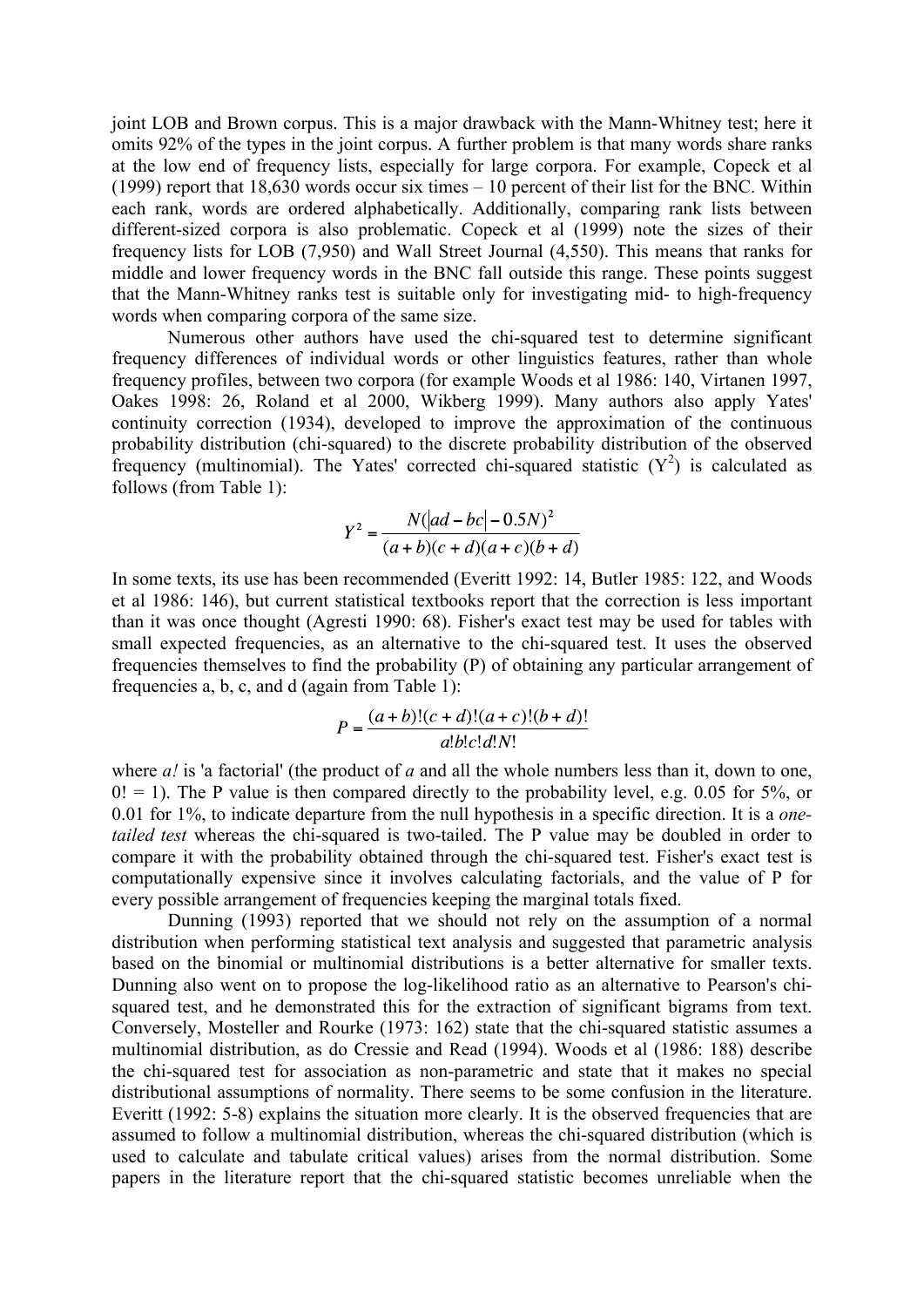expected frequency is *too small*, and *possibly* overestimates significance with high frequency words and when comparing a relatively small corpus to a much larger one. The former of these vague terms has been taken as meaning that all *expected* values must be greater than 5 (for example, Butler 1985: 117, Woods et al 1986: 144), and sometimes the same limit is applied to the *observed* frequencies (De Cock, 1998 and Nelson et al, 2002: 277). It was Cochran (1954) who suggested a rule that 4 in 5 (80%) of the expected values in an  $r \times c$ table should be 5 or more. In the  $2 \times 2$  table case, this means all cells should have expected values of 5 or more. Everitt (1992: 39) cites other more recent work than Cochran, which suggests that this rule is too conservative. Butler (1985: 117) suggests one possible solution to this is to combine frequencies until the combined classes have an expected frequency of 5 or more; likewise Nelson et al (2002: 277) for the observed frequencies, but Everitt (1992: 41) argues against this practice.

Everitt (1992: 72) also mentions that the chi-squared statistic is "easily shown to be an approximation to" the log-likelihood for large samples. The two statistics take similar values for many tables. Williams (1976) notes that the log-likelihood is preferable to Pearson's chisquared in general. Everitt (1992: 18) also notes that the chi-squared test, Yates' corrected chi-squared and Fisher's exact test are equivalent in large samples. The obvious question, then, is: what constitutes a large sample? Kretzschmar et al (1997) start to answer the question by estimating sample sizes for various confidence levels. Scott (2001b) uses the loglikelihood statistic in his keywords procedure, as we shall see below. For the  $2 \times 2$  case (in Table 1), the log-likelihood ratio is calculated as follows:

$$
G^{2} = 2 (a \ln a + b \ln b + c \ln c + d \ln d + N \ln N - (a+b) \ln(a+b) - (a+c) \ln(a+c) - (b+d) \ln(b+d) - (c+d) \ln(c+d))
$$

Cressie and Read (1984) show that Pearson's  $X^2$  (chi-squared) and the likelihood ratio  $G^2$ (Dunning's log-likelihood) are, in fact, two statistics in a continuum defined by the powerdivergence family of statistics. They go on to describe this family in later work (1988, 1989). Here, they also make reference to the long and continuing discussion (since 1900) of the normal and chi-squared approximations for  $X^2$  and  $G^2$ , and  $2 \times 2$  contingency tables, during which many alternative tests have been devised (Yates, 1984).

Finally, we can present the key word approach taken by Scott, which takes a systematic approach to the comparison of word frequency lists (Scott 1997, 1998, 2001a). Tribble (2000: 79-80) describes the way that the WordSmith tool finds keywords as follows:

- 1. frequency sorted wordlists are generated for the 'reference' corpus and for the research text or texts
- 2. each word in the research text is compared with its equivalent in the reference text and the program evaluates a statistical test based on the log-likelihood procedure to calculate the keyness
- 3. the wordlist for the research corpus is reordered in terms of the 'keyness' of each word

Scott (1997) sets a minimum threshold of two occurrences for each word in the research text, although this does result in manually identified keywords being omitted from the keywords database (Scott, 2001b: 118). Other words with frequencies that violate the Cochran rule are still included in the keyword listing since, in practice, they are still interesting. The resulting keyword list contains two types of keyword: *positive* (those which are unusually frequent in the target corpus in comparison with the reference corpus), and *negative* (those which are unusually infrequent in the target corpus). These correspond to the terms *overuse* and *underuse* used in the learner corpus literature to describe the same observations. Tribble compares the list of positive and negative keywords against the frequency list for his corpus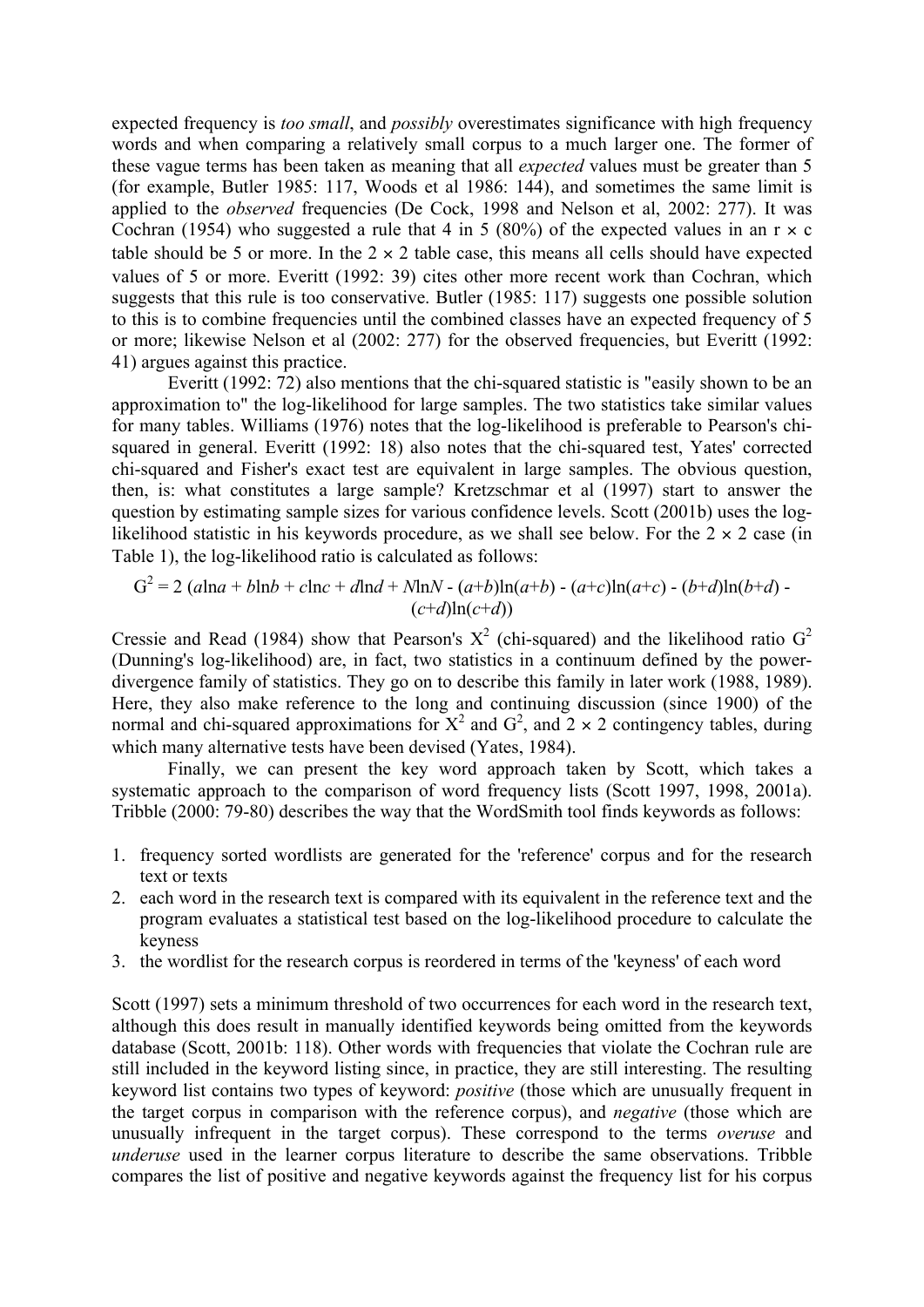and demonstrates the improved usefulness of the keyword technique over simple frequencies for extracting interesting lexical items for stylistic studies. Scott also uses the notion of keykeywords. These are words that are key in all, or a large percentage, of the texts that are contained in the corpus under investigation. Tribble uses this feature to select lexical items that (may) give pedagogical insights in respect to (particular) genre(s). Key-keywords give us an insight into the dispersion of a key word in the corpus.

Having reviewed how the key words procedure works and the different possibilities for the statistical apparatus that is used in the procedure, we now turn our attention to (some of the) studies which have applied the word frequency and key word approaches to historical data.

#### **2.2. Key word studies relating to historical data**

Sub-branches within the field of historical linguistics have a long tradition of utilising corpusbased techniques (see, e.g., Risannen et al 1993 for an example of early studies made possible because of the advent of the computer/computer-based techniques, and Jucker et al. 1999: 16- 20 for an overview of the impact of computerisation on historical linguistic research methods). As such, it may surprise the reader to learn that there are relatively few studies of historical data that make use of the key words approach. Several of these (e.g., Culpeper 2002, sections of Culpeper and Archer 2008, Mahlberg 2007a, Mahlberg 2007b, Mahlberg forthcoming, Archer et al. forthcoming) explore classic English literature, whilst others explore specific activity types such as the historical English courtroom (see, e.g., Archer 2006 and sections of Culpeper and Archer 2008) or specific topics such as swearing (see, e.g., McEnery 2005, McEnery forthcoming).

It is worth noting that the majority of these studies make use of Mike Scott's *WordSmith Tools* programme. Yet, only two of the above - Culpeper (2002) and Scott and Tribble  $(2006)$  – are mentioned in Scott's online lists of key word studies.<sup>1</sup> Both explore *Romeo and Juliet*: Scott and Tribble compare the latter to a number of reference corpora (other Shakespearean tragedies, the *Complete Works of Shakespeare* and the British National Corpus (BNC)) to determine the extent to which the choice of reference corpora affected the key word results for *Romeo and Juliet*; Culpeper (2002) explores the extent to which key words can be used to identify the characteristics of six characters from the play. His choice of reference corpus was thus the *Romeo and Juliet* play itself minus the particular character's speech he was investigating at that time. Interestingly, Culpeper opted to utilise a modern edition of *Romeo and Juliet* (W. J. Craig's 1914 edition) as opposed to, for example, the First Folio from the Oxford Text Archive. His reasoning is that he wished to avoid as much spelling variation as possible, not least because "spelling variation is perhaps the greatest obstacle in the statistical manipulation of historical texts" (Culpeper 2002: 14).

The idea that multiple variant spellings within a text greatly hinder standard corpus linguistic methods (such as frequency profiling, concordancing and key word analysis) is commonly-held (e.g. Markus, 2002). Indeed, it is highlighted by Archer and Culpeper (forthcoming, 2009) in their key word (key part-of-speech and key domain) study of EmodE social dyads (taken from comedy plays and trial proceedings), and by Archer et al. (forthcoming) in their key word (and key domain) comparison of Shakespearean *love*comedies and *love-tragedies*.<sup>2</sup> It is the belief that spelling variation adversely affects the

 $\frac{1}{1}$ <sup>1</sup> See: http://www.lexically.net./wordsmith/corpus\_linguistics\_links/papers\_using\_wordsmith.htm).

 $\frac{1}{2}$  Not all researchers who have employed key word techniques on historical data explicitly raise the issue of multiple spelling variants. This should not be taken as a sign that they do not regard the latter as a problem. On the contrary, they may have sidestepped the problem of spelling variation altogether by opting for modern editions and/or they may work on texts that represent an historical period where spelling was relatively fixed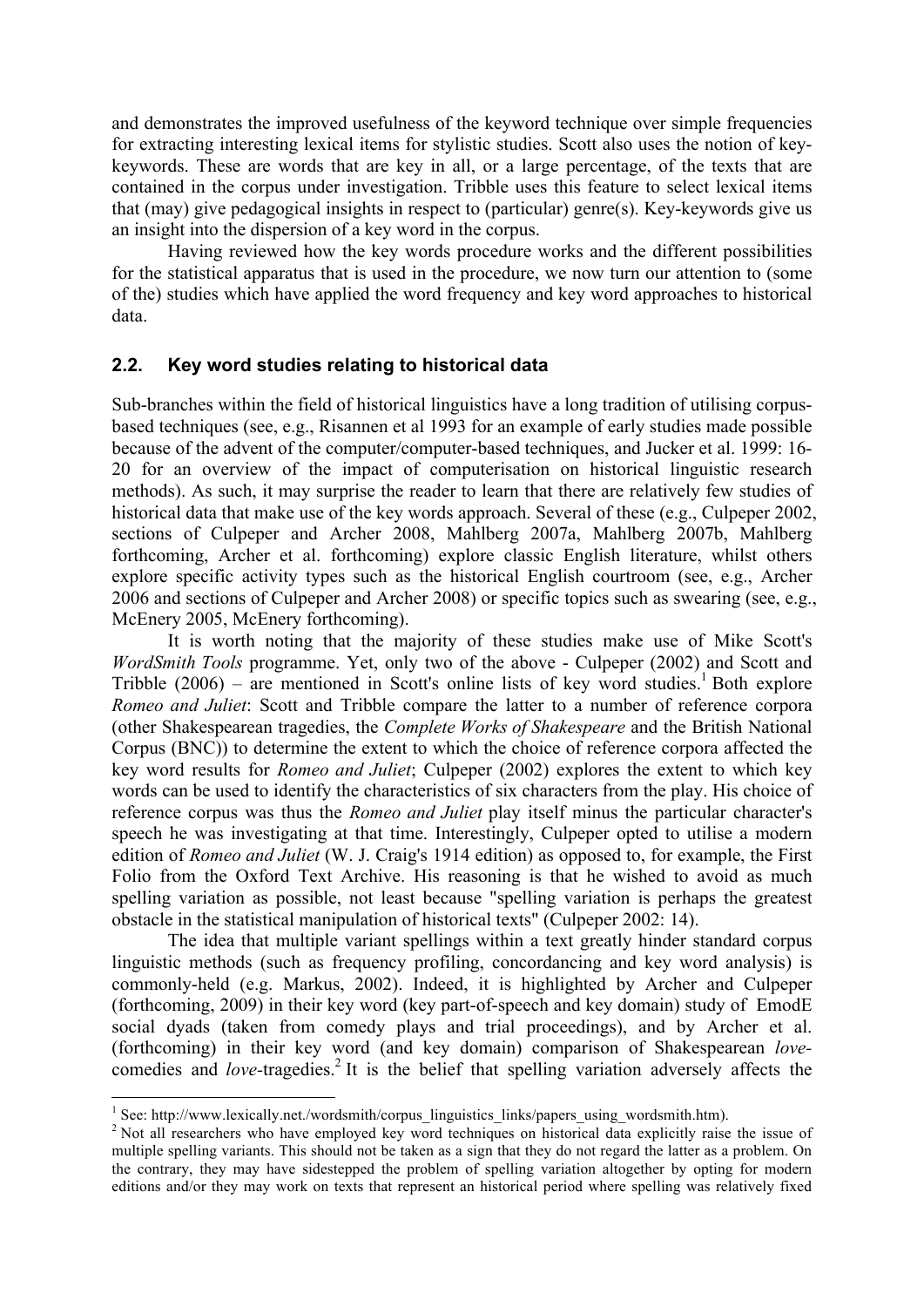accuracy of the statistical manipulation of historical texts which also prompted a number of researchers to develop a variant detector that can detect and normalise spellings, using a variety of computational techniques (see, e.g., Archer et al. 2003; Rayson et al 2005).

Prior to this paper, however, no specific work had been undertaken to test the degree to which key word results are affected by multiple spelling variants (as far as we are aware). We seek to address this, here, by quantifying the effect of historical spelling variation on the lists of key words extracted from corpora.

## **3. Case study**

#### **3.1. The extent of spelling variation**

The aim for the first part of the analysis presented here was to discover, quantitatively, the extent of spelling variation in the Early Modern English (EModE) period, not least because many researchers comment on the large amount of spelling variation within the period without explicitly quantifying it (see, e.g., Vallins and Scragg (1965); Görlach (1991)). One exception is Schneider (2002) who, in his attempts to develop a normalised version of the Zurich English Newspaper (ZEN) Corpus  $(1670-1799)^3$ , produced an overview of the spelling variations contained within. Schneider found that 3.99% of the tokens and 38.02% of the types within the corpus were unrecognised by the  $ENGCG$  tagger<sup>4</sup>, and hence could be considered spelling variants. The corpus was also split into four time periods, 1670-1709, 1710-1739, 1740-1769 and 1770-1799. The percentage of unrecognized tokens and types reduced in each subsequent time period, from 4.66% tokens and 36.57% types in the 1670- 1709 sub-corpus to 2.85% tokens and 26.06% types in the 1770-1799 sub-corpus.

As this paper will cover the entire  $\text{EModE period}^5$ , a more thorough quantitative study of the spelling variation within the period is required. To this end, six different corpora were analysed: The ARCHER corpus, Early English Books Online, the Innsbruck Letter corpus, the Lampeter corpus, a corpus of Early English medical writings, and a collection of Shakespeare's works. The ARCHER corpus (A Representative Corpus of Historical English Registers)<sup>6</sup> is a multi-purpose diachronic corpus covering from 1650 to the present day (only texts dated before 1800 were used in this study). It was built to facilitate the analysis of historical change in written and speech-based registers. Early English Books Online (EEBO)<sup>7</sup> is a collection of digital facsimiles of virtually every English printed work between 1473 and 1700; nearly 125,000 works. As digital images of texts are of no use in this study, we have been given access to 12,268 of the 25,000 works that are being transcribed into ASCII SGML

 <sup>(</sup>see, e.g., Mahlberg's investigations of Dicken's works, for example, and McEnery's investigations of swearing, and the response to "bad language" use exhibited by political movements such as the Society for the Reformation of Bad Manners).

 $3$  See Fries and Schneider (2000) for more details.

<sup>&</sup>lt;sup>4</sup> See Voutilainen and Heikkilä (1994) for details.

 $5$  The precise dating of the EModE period is a topic of some contention, see for example Görlach (1991: 9-11). Henry V's commitment to the vernacular in 1417 (Richardson, 1980: 727) could be considered the earliest date for the period, whilst 1776, the year of the American Declaration of Independence - "the notional birth of the first (non-insular) extraterritorial English" (Lass, 1999a: 1) could be considered the latest date.

<sup>&</sup>lt;sup>6</sup> We used the ARCHER-3.x version of the corpus (1990–1993/2002/2007/2010). Compiled under the supervision of Douglas Biber and Edward Finegan at Northern Arizona University, University of Southern California, University of Freiburg, University of Heidelberg, University of Helsinki, Uppsala University, University of Michigan, University of Manchester, Lancaster University, University of Bamberg and University of Zurich.

 $7$  http://eebo.chadwyck.com/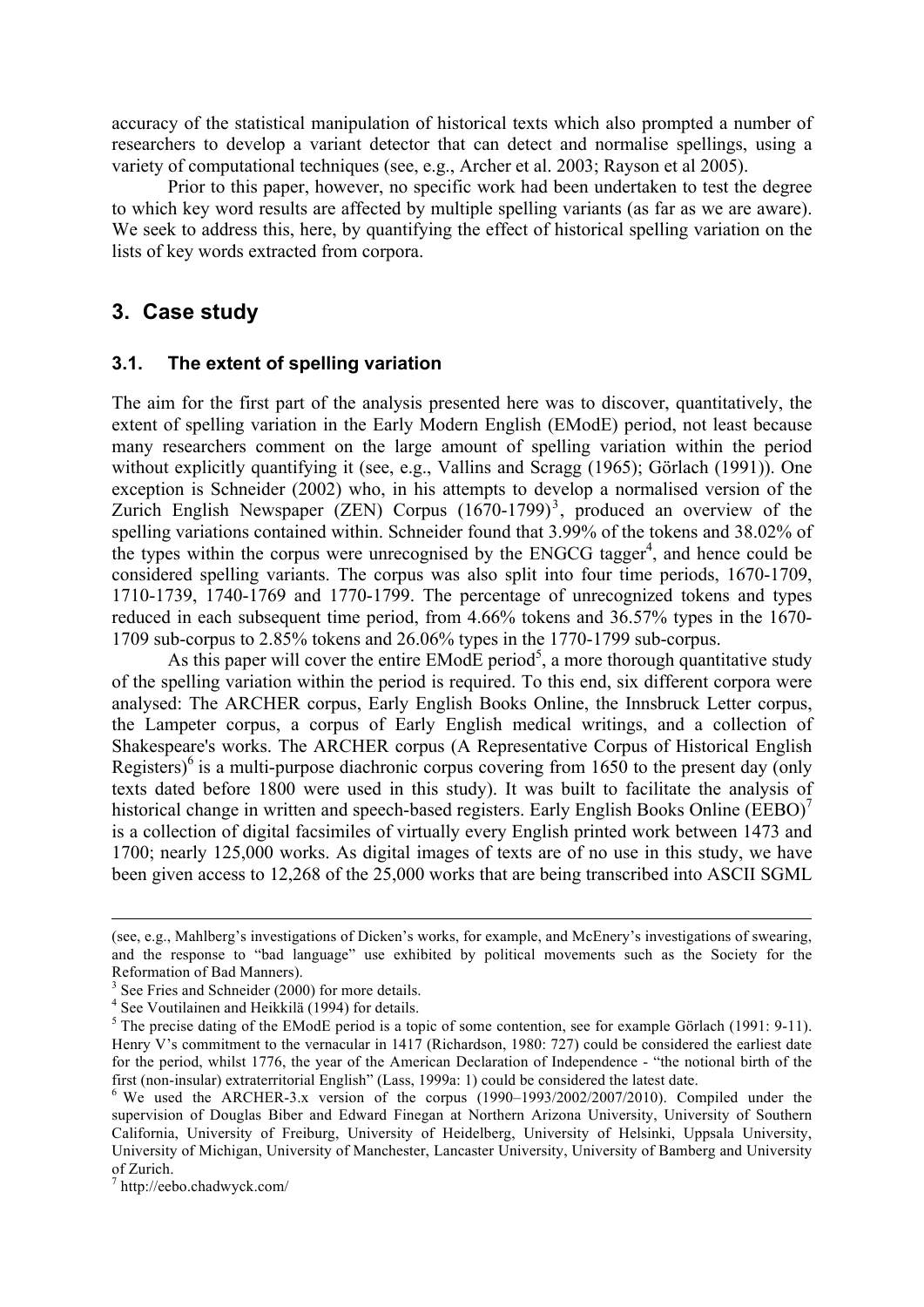texts as part of the EEBO Text Creation Partnership.<sup>8</sup> The Innsbruck Letter corpus, part of the Innsbruck Computer-Archive of Machine-Readable English Texts (ICAMET) corpus (Markus, 1999) is a collection of 469 complete letters dated between 1386 and 1688, a total of 182,000 words. The Lampeter corpus of Early Modern English Tracts (Schmied, 1994) is a collection of tracts and pamphlets published between 1640 and 1740. Each decade has two texts from each of the following six domains: religion, politics, economy & trade, science, law, and miscellaneous; resulting in a corpus of 120 texts and c. 1.1 millions words. The Early Modern English Medical Texts (EMEMT) corpus (Taavitsainen et al., forthcoming; Taavitsainen and Pahta, 1997 and forthcoming) is a collection of specifically medical texts built to study the evolution of medical writing. The portion of the corpus available to us covers 1525 to 1700. The collection of Shakespeare's works is a digitally-transcribed version of the first folio, which was printed in 1623. This can be sourced from the Oxford Text Archive<sup>9</sup>. Shakespeare's works were written between c. 1590 and c. 1613. A summary of the corpora used in this study is shown in Table  $2^{10}$ .

| Corpus                                   | <b>Genre and Type</b>                                                                           | Years<br>Eligible $11$ | <b>Texts</b><br>Eligible | <b>Tokens</b><br>Eligible |
|------------------------------------------|-------------------------------------------------------------------------------------------------|------------------------|--------------------------|---------------------------|
| <b>ARCHER</b>                            | General / Mixed                                                                                 | 1660-<br>1799          | 364                      | 632,639                   |
| <b>EEBO</b>                              | General / Mixed                                                                                 | 1470-<br>1709          | 12,265                   | 535,910,150               |
| <b>Innsbruck</b>                         | Letters                                                                                         | 1410-<br>1689          | 436                      | 170,538                   |
| Lampeter                                 | Religion, Politics, Economy &<br>Trade, Science, Law, and<br>Miscellaneous tracts and pamphlets | 1640-<br>1739          | 120                      | 1,124,131                 |
| <b>EMEMT</b>                             | Medical texts                                                                                   | 1540-<br>1699          | 51                       | 491,384                   |
| <b>Shakespeare</b><br><b>First Folio</b> | All plays (Comedies, Histories and<br>Tragedies) from the First Folio.                          | c1590-<br>$c1613^{12}$ | 36                       | 821,123                   |

**Table 2 - Summary of corpora used in study**

The total coverage of the corpora used in the study dates from 1410 to 1799; thus representing the entire EModE period. The corpora are all very different, covering various genres and text types. It is important to note that the corpora are never combined in our study and are always treated as separate entities.

The first stage of the study involved sampling each corpus at regular intervals in order to gain a fair representation of the corpus over time. A sample period of ten years was chosen, hence the texts were split into their relevant decade (e.g.  $1410 - 1419$ ). This level of sampling

 <sup>8</sup> http://www.lib.umich.edu/tcp/eebo/

<sup>&</sup>lt;sup>9</sup> http://ota.ahds.ac.uk/

<sup>&</sup>lt;sup>10</sup> We wish to thank Manfred Markus for allowing us to use the Innsbruck Letter Corpus and Irma Taavitsainen for providing us with a copy of the EMEMT corpus.

 $\frac{11}{11}$  The full decade range was not used from all corpora due to texts dating too far from the EModE period or a lack of texts and/or words from certain decades.

 $12$  It should be noted that the dates given for Shakespeare's plays are estimates as there is considerable debate in respect to precise dating. In any case, the First Folio was printed in 1623 and it is difficult to know exactly the extent to which the editors adhered to the original source of each play. The Shakespeare plays cover only a small section of the EModE period and are included here to show any contrast between them and other corpora from the same time period.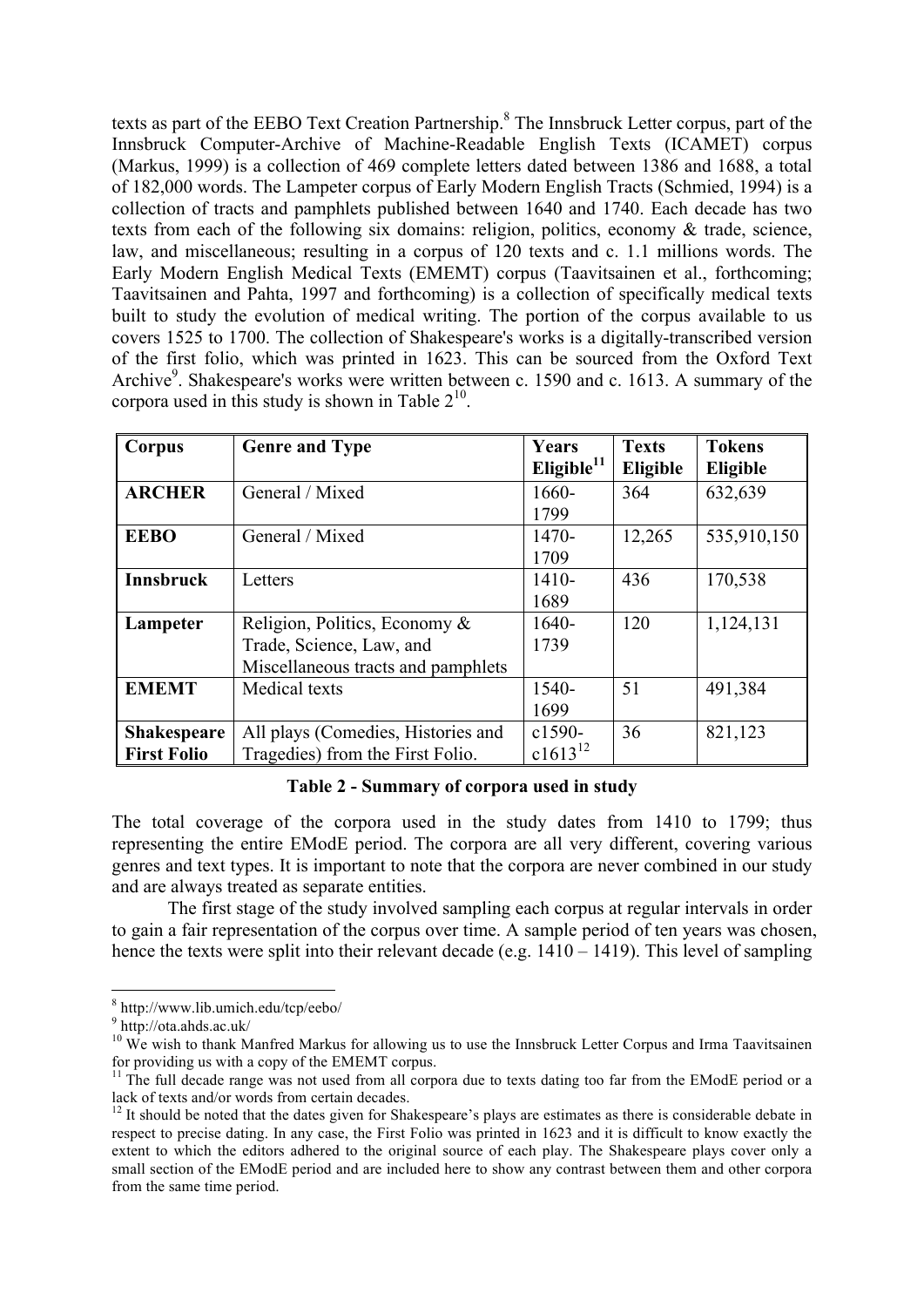did mean a small number of decades were omitted in certain corpora due to a lack of texts and/or words. The smaller EMEMT corpus could not be sampled in this way due to many decades containing only one or two files, or a small number of words; therefore the decision was made to include everything from the EMEMT corpus with a minimum of two files per decade. All results were normalised to a percentage in order to compare corpora with different sample sizes. The sampling sizes for each corpus are shown in Table 3.

| Corpus             | <b>Decade Sample</b>  | <b>Minimum</b> | Decades not included due to a |
|--------------------|-----------------------|----------------|-------------------------------|
|                    | <b>Size</b>           | <b>Texts</b>   | lack of texts and/or words    |
| <b>ARCHER</b>      | 4,000                 | 10             | 1740                          |
| <b>EEBO</b>        | 80,000                | 10             |                               |
| <b>Innsbruck</b>   | 1,200                 |                | 1420, 1430, 1490, 1590        |
| Lampeter           | 40,000                | 10             |                               |
| <b>EMEMT</b>       | <b>Total Possible</b> | 2              | 1620, 1640                    |
| <b>Shakespeare</b> | 60,000                | 4              |                               |
| <b>First Folio</b> |                       |                |                               |

#### **Table 3 - Corpus sample sizes.**

For the more general corpora (ARCHER, EEBO and Lampeter), a minimum of ten texts per decade were required to ensure that one text did not account for more than 10% of a decade's sample. Elsewhere, a smaller number of texts were sufficient due to the fact that the specialised form of the corpora resulted in less variety of text. Samples were chosen from randomly selected texts from each decade, with the sample from each text beginning at a randomly selected index (word count) within the text.

In order to discover the extent of spelling variation per corpus and per decade, each word in a given historical sample was compared to a modern word list derived from the Spell Checking Oriented Word Lists (SCOWL) 13 and a word list containing words with a frequency greater than 5 in the British National Corpus (BNC) (Leech et al., 2001). If a word was not found in the modern word lists it was classed as a spelling variant. This analysis provided a percentage of variant types and tokens per corpus and per decade sample. The variant type percentages are plotted in Figure 1 and the variant token percentages are plotted in Figure 2. An average variant percentage over all the available corpora for each decade was also calculated; this is shown for types in Figure 3 and for tokens in Figure 4. The general trend line is shown with a dotted line in all four graphs.

 <sup>13</sup> http://wordlist.sourceforge.net/scowl-readme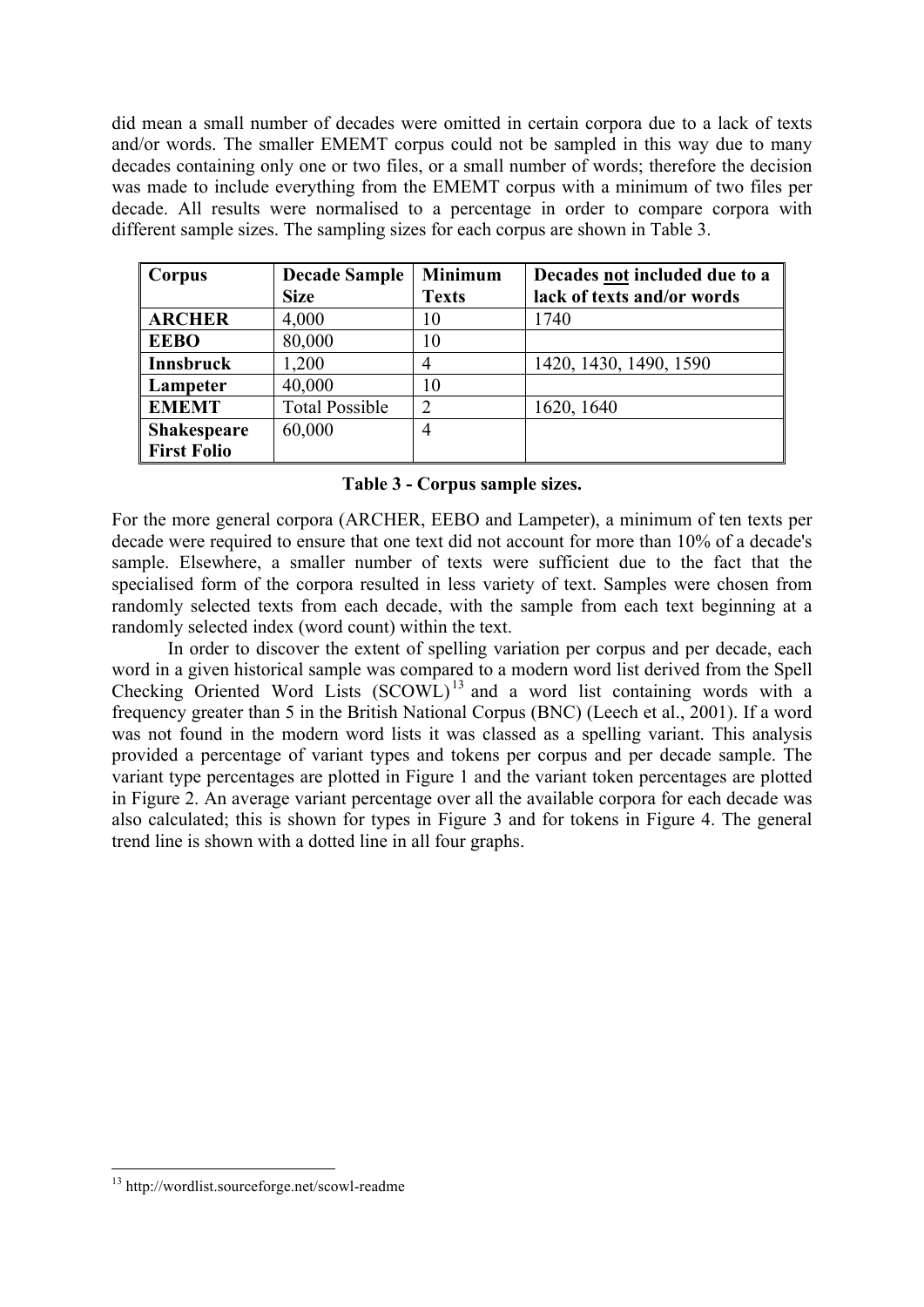

**Figure 1 - Graph showing variant types % in all corpora over time.**



**Figure 2 - Graph showing variant tokens % in all corpora over time.**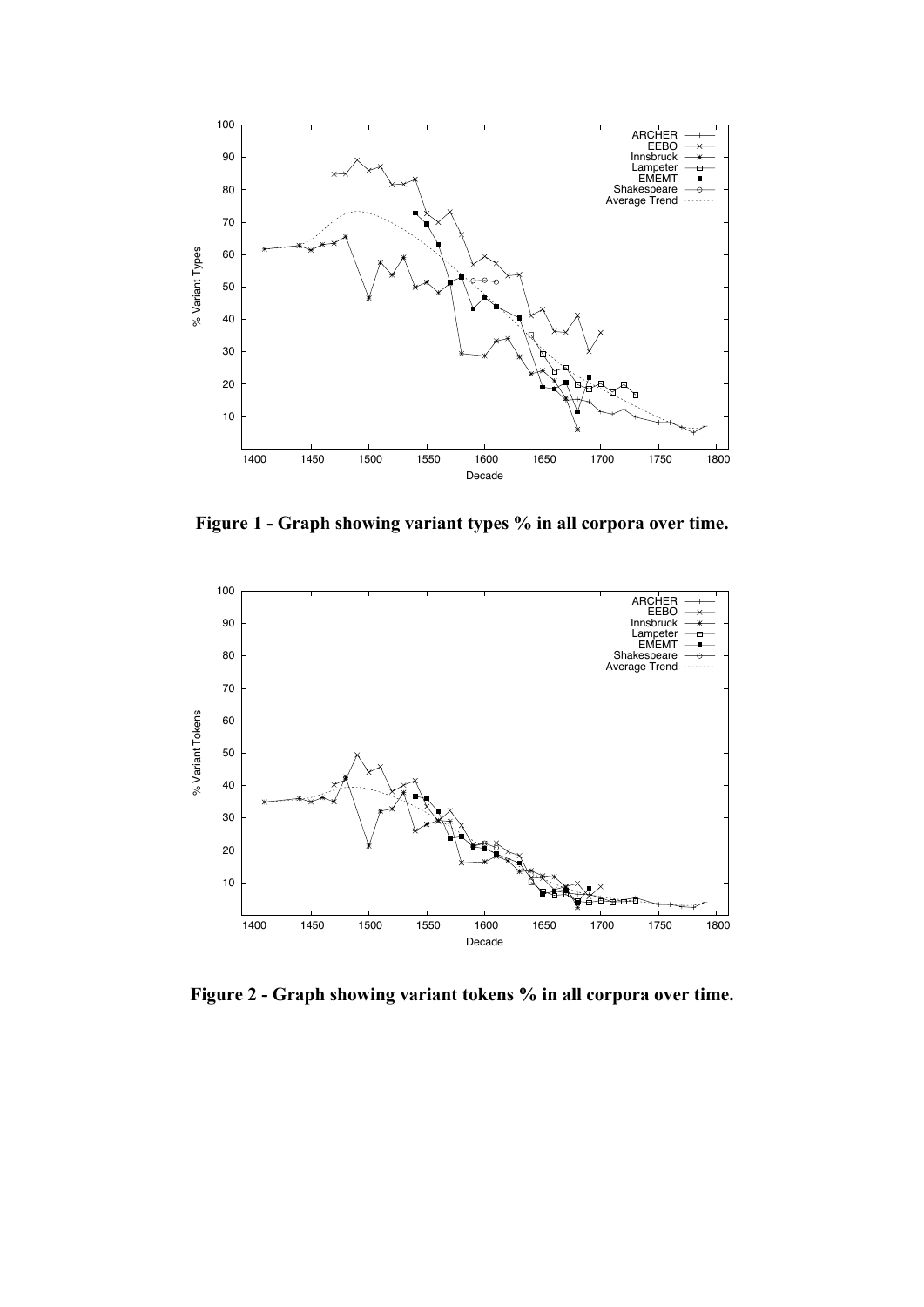

#### **Figure 3 - Average variant types % over corpora available for each decade.**

**Figure 4 - Average variant tokens % over corpora available for each decade.**

Figures 1-4 all show a definite downwards trend in respect to the amount of spelling variation occurring throughout the EModE period. This not only corroborates Schneider's (2002) quantitative analysis of the ZEN Corpus for the latter part of the EModE period (1670-1799), but also quantifies the trend over the entire EModE period, verifying many scholar's claims that the language was under significant change throughout the period (see, e.g., Görlach, 1991:8-9; Lass, 1999b: 56, Rissanen, 1999: 187). Another point to note is that the rate of reduction in variation slows from around 1700; this is particularly noticeable in the graphs representing tokens (Figures 2 and 4). This backs up Görlach's (1991: 11) claim that, by 1700, the language had achieved "considerable homogeneity," with regional (written) dialect differences no longer present and "the period of co-existing variants, so typical of all levels of EModE, being over."

It should be noted that the variant percentages shown in Figures 1-4 do not represent absolutely precise variant rates; they are all approximate values. It is extremely difficult to precisely calculate variant rates for large samples of text due to the problems involved when computing which words are actually variants – automatically processing large samples is necessary due to the time required for manual normalisation. First, so called 'real-word errors' are a concern; these are undetectable when comparing to a modern word list (as in this study), contextual knowledge is required to distinguish between variants which happen to match another modern word and words which are spelt in the 'standardised' modern form, e.g. "be" for "bee". An analysis of two small manually standardised samples (one from the Lampeter corpus, the other from Shakespeare's First Folio) used in a previous study (see Rayson et al., 2007) indicated the real-word error rates shown in Table 4. These figures are relatively low compared to real-word error rates in Modern English. By way of illustration, Peterson (1986) found that between 2% and 16% of typing errors would be undetected depending on the size of the word list used. Mitton (1987) found much larger rates; 40% of the spelling errors found in his study were real-word errors. In addition, when we opted to replicate the procedure we have used to analyse the Lampeter and Shakespeare samples (see above) on a manuallyprocessed corpus of child language spelling errors we found that 24.07% of the variant types identified and 18.31% of variant tokens identified were real-word errors.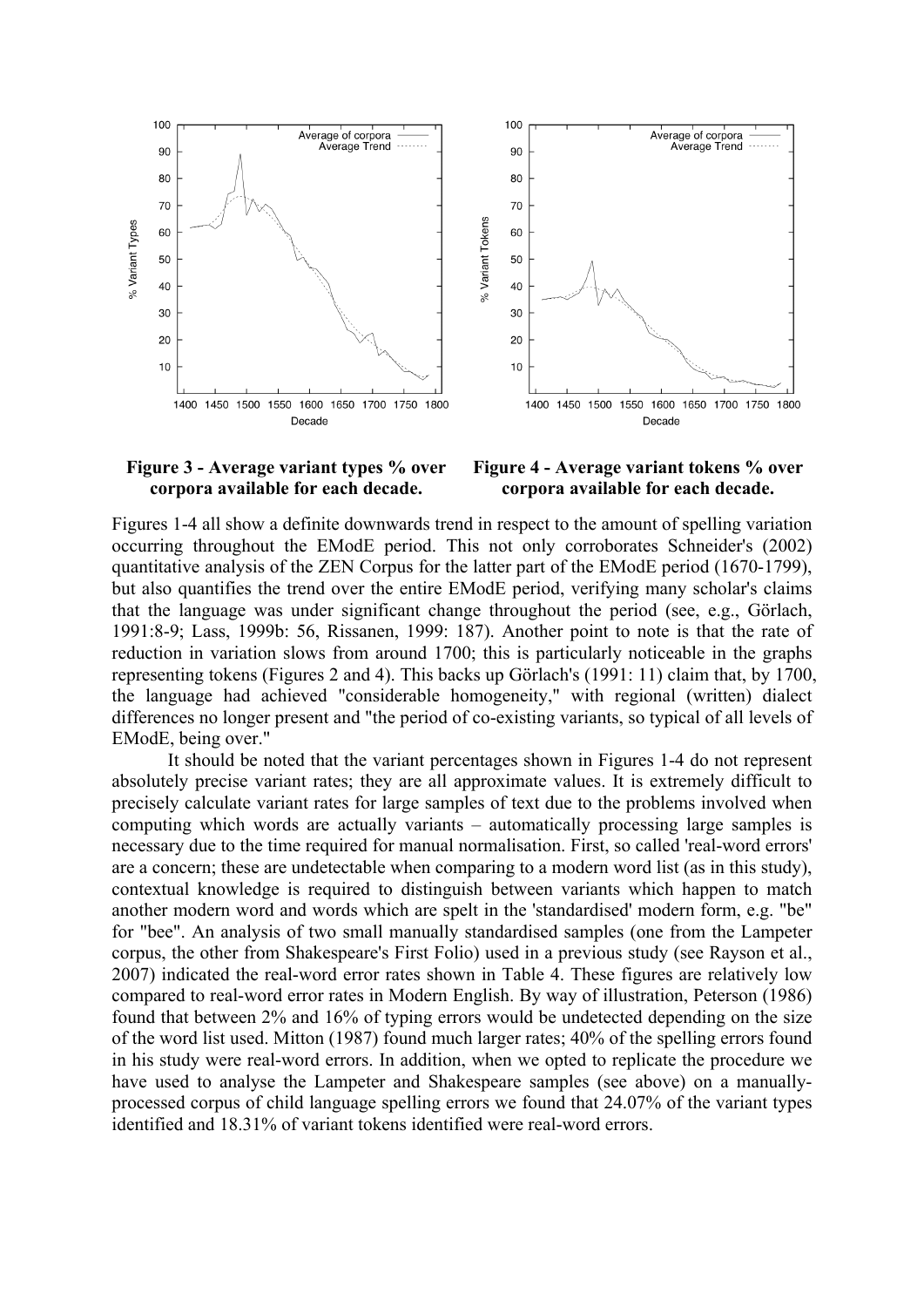| <b>Sample</b>      | <b>Total words</b> |               |              | % of words<br>which required<br>normalisation<br>( <i>i.e.</i> variants) |              | % of variants<br>which are real-<br>word errors |              | % of words<br>erroneously<br>marked as<br>variants <sup>14</sup> |  |
|--------------------|--------------------|---------------|--------------|--------------------------------------------------------------------------|--------------|-------------------------------------------------|--------------|------------------------------------------------------------------|--|
|                    | <b>Types</b>       | <b>Tokens</b> | <b>Types</b> | <b>Tokens</b>                                                            | <b>Types</b> | <b>Tokens</b>                                   | <b>Types</b> | <b>Tokens</b>                                                    |  |
| Lampeter           | 839                | 2,726         | 19.19%       | 9.61%                                                                    | $4.35\%$     | 2.67%                                           | 12.04%       | $4.37\%$                                                         |  |
| <b>Shakespeare</b> | 897                | 3,991         | 63.88%       | 24.03%                                                                   | $8.55\%$     | $5.11\%$                                        | 7.80%        | 3.38%                                                            |  |

|  |  | Table 4 – Analysis of variants found in manually standardised EModE samples. |  |
|--|--|------------------------------------------------------------------------------|--|
|  |  |                                                                              |  |

Table 4 indicates another problem when detecting spelling variants automatically - words incorrectly marked as variants. These may include proper nouns, encoded words (e.g. with Unicode entity values), words in languages other than English (e.g. Latin and French) and words which are simply not in the modern word list but are perfectly valid (e.g. archaic and obsolete words such as *betwixt* and *howbeit*). All of the problems listed occur in some of the corpora used in this study. Whilst a large amount of time was spent "cleaning" the texts, it is impossible to remove all imperfections. EEBO, for example, contains many Unicode entities for which there is no obvious ASCII replacement, and any word containing one (or more) of these values will be counted as a variant by our detector. Lampeter, ARCHER, Innsbruck and EEBO are known to contain sections of Latin and, in some cases, French passages; some of these passages will no doubt have been passed into the corpora samples. Aside from the odd exception all words in these foreign passages will be counted as variants.

Proper nouns invariably cause problems when detecting spelling errors, whether in historical texts or in modern spell checkers. Due to the potentially large number of proper nouns which could be found within any text, it is not sensible to try and list them all (although adding more frequent proper nouns is a sensible first step). A common-sense approach to the problem would be to exploit the rule that proper nouns always begin with a capital letter in Modern English; this, however, does not work in all cases as a capital letter is also used to signify the start of a sentence. The problem is even worse in EModE, particularly in later EModE texts. Osselton (1998) describes how between 1550 and 1750 there was a distinct climb in the use of a capital letter to begin nouns where one would not be present in Modern English. The effect of this proper noun "problem" is evaluated in Figures 5 and 6 where the EEBO corpus samples are analysed as above and also by counting all words beginning with a capital as non-variants. As can be seen, variant counts are consistently lower if words with initial capitals are not considered as variants. However, the general downward trend remains the same with the lines following almost parallel paths. Marking all initial capital words as non-variants will no doubt lead to an increase in real-word errors due to "abnormal" capitalization of words which are also variants, sentence initial variants and inconsistently spelt proper nouns.

<sup>&</sup>lt;sup>14</sup> These are words which are "detected" as variants after the text has been normalised.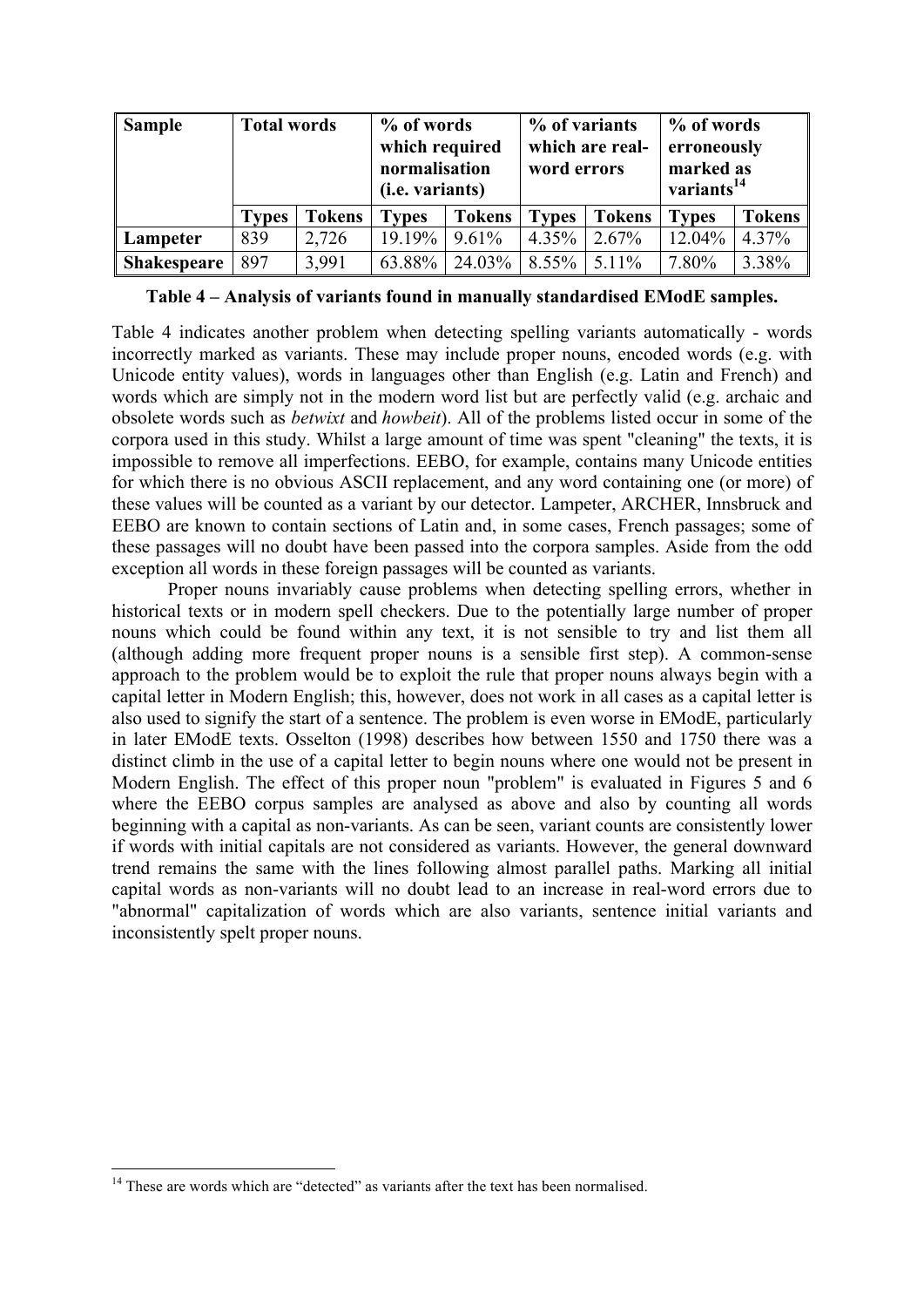

#### **Figure 5 - Comparison of variant type counts in EEBO corpus samples with (=original) and without initial capital words.**



It is clear that the level of variation displayed in Figures 1-6 are approximations.<sup>15</sup> However, it is reasonable to assume that the level of "noise" leading to inaccuracies is relatively uniform throughout corpus samples and thus the general trend of spelling variation reducing over time throughout the Early Modern English period is maintained.

#### **3.2. The effect of spelling variation on keyword analysis**

The second part of our case study analyzes the effect caused by the levels of spelling variation described in the previous section. The focus of our analysis will be the effect on key word lists, as described in section 2.1. In order to discover any effect caused by spelling variation, key word lists need to be formulated before and after spelling variation is removed, thus, any change in the key word list rankings will indicate an effect of spelling variation.

Producing versions of texts or corpora with spelling variation removed is no simple task; except for very small samples, manually standardising texts is an exceedingly timeconsuming process. Fortunately, one of the corpora in our study, the Innsbruck Letter Corpus, has been standardised and manually checked. The standardised corpus contains parallel line pairs, the first line in each pair contains the original text, the second line contains a standardised version of the first line with any spelling variants replaced with modern English word equivalents. The corpus was split into two parts, one containing just the original text lines (this was sampled in section 3.1), the other containing the standardised equivalent lines. This resulted in two separate corpora on which a key word analysis could be completed, and the differences between the lists analysed.

For this particular part of our study, log-likelihood was used to identify key words, and Wmatrix (Rayson, 2007) was used to produce key word lists. The BNC Written

<sup>&</sup>lt;sup>15</sup> The average Shakespeare decade sample variant rates for types and tokens respectively were 51.84% and 21.41%, compared to 63.08% and 23.04% in the manually processed sample. For Lampeter the average decade sample variant rates were (types/tokens) 22.64%/5.50% and for the manually processed sample: 19.19%/9.61%.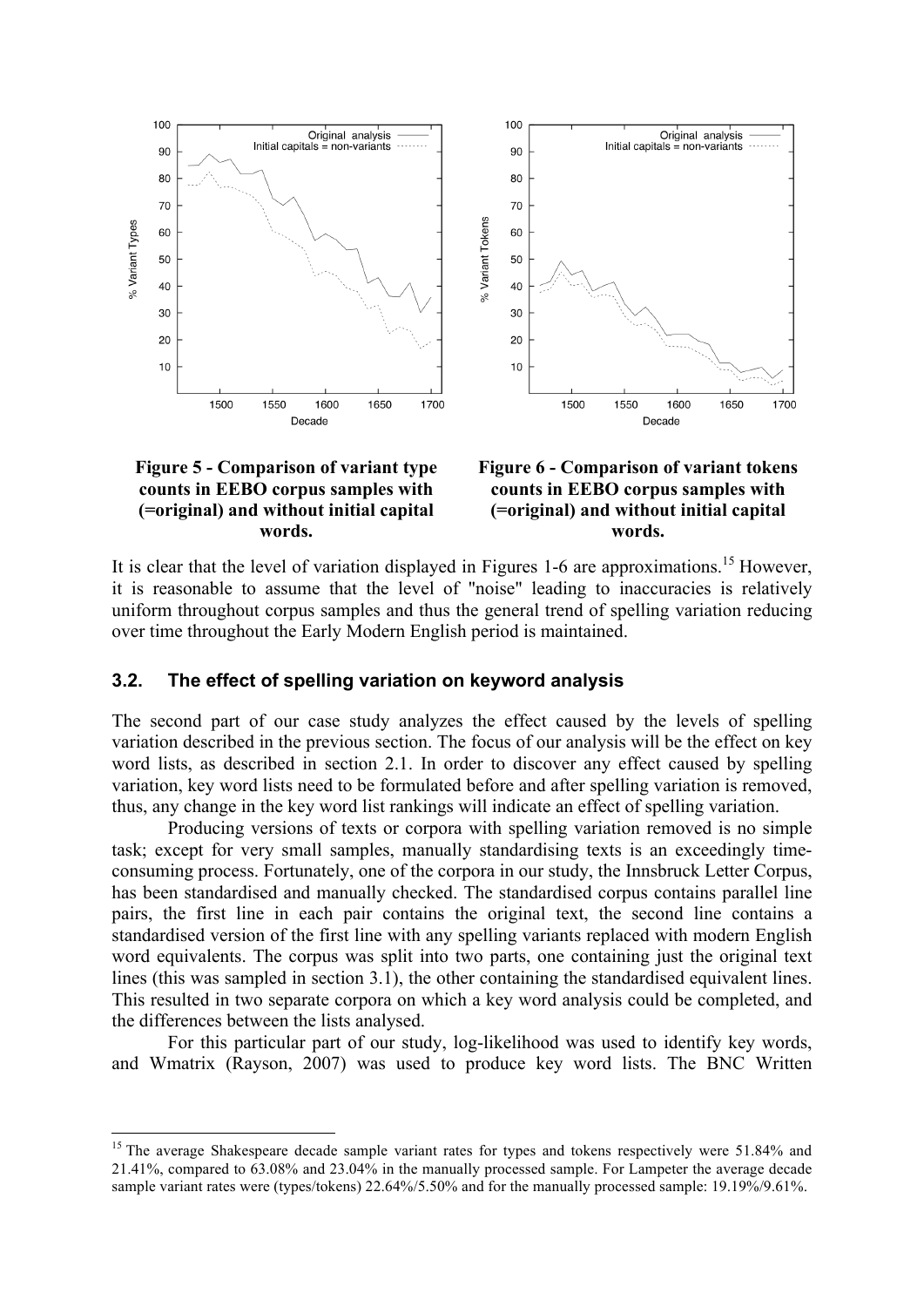Sampler<sup>16</sup> was used as a reference corpus. Any word with a log-likelihood greater than or equal to 6.63 ( $p < 0.01$  for 1 d.f.) was considered key, and any word with a frequency less than 5 in either the Innsbruck Letter Corpus (before or after standardisation) or the BNC sample was removed from the key word list. We included both overused and underused words that were considered key. After this filtering process, two key word lists remained, one representing the original corpus and the other representing the standardised corpus, each containing the same list of words along with their log-likelihood value representing each word's keyness in its parent (original or standardised) corpus. It was important that both lists contained the same list of words, as we wanted to analyse the effect on key word list ranks, not the number of extra variants appearing in the original list. Our hypothesis was that whilst there will be some similarity between the key word list rankings from the original corpus and the standardised corpus due to them originating from essentially the same texts, we expect a large deviation in the rankings; therefore showing a degradation in accuracy due to spelling variation. We wished to both prove this hypothesis and quantify the amount of deviation.

In order to calculate the difference between the two key word lists, rank correlation was used. Rank correlation measures the correspondence between two different rankings on the same set of items and returns a value between -1 and 1; -1 is returned if one ranking is the exact reverse of the other, 0 is returned if the rankings are completely independent and 1 is returned if the two rankings are exactly the same. For this study, two rank correlation statistics were used: Spearman's Rank Correlation Coefficient (Spearman, 1904) and Kendall's Tau Rank Correlation Coefficient (Kendall, 1938).

The first stage was to produce a set of log-likelihood observation pairs, these were created by performing a look-up of the log-likelihood values from both lists for each word. Both rank correlation statistics convert the log-likelihood values into ranks; that is every word will have a rank associated to it representing where the word appears in each list sorted descending by log-likelihood. For Spearman's Rank Correlation Coefficient the differences  $(d)$  between each word's ranks are calculated, then the coefficient ( $\rho$ ) is given by:

$$
\rho = 1 - \frac{6\sum d_i^2}{n(n^2 - 1)}
$$

where  $n$  is the number of words. Kendall's Tau Rank Correlation Coefficient works slightly differently in that it looks at the difference between each possible pairing in one list, if the sign of this difference (whether it is greater than, equal to, or less than 0) is equal to the sign of the difference between the same pair in the other list a concordant pair is counted  $(n_a)$ , otherwise a discordant pair is counted  $(n_a)$ . The coefficient  $(\tau)$  is then calculated with:

$$
\tau = \frac{n_c - n_d}{\frac{1}{2}n(n-1)}
$$

with  $n$  again representing the number of words.

Both rank correlation statistics were calculated on the paired log-likelihoods as described above and the results are shown in Table 5. Both figures show that whilst there is some correlation between the two key word lists there is a definite difference between the rankings of the standardised version's key word list and the original version's key word list. We can therefore confirm our original hypothesis (i.e. a deviation in the rankings of some key

<sup>&</sup>lt;sup>16</sup> Although clearly not the best match as a comparable corpus since it is from a different time period and design to the historical corpora, this effect will be minimised since we are using the same reference corpus for both before and after standardisation corpus comparisons. For more details about the BNC Sampler, see: http://www.natcorp.ox.ac.uk/corpus/index.xml.ID=products#sampler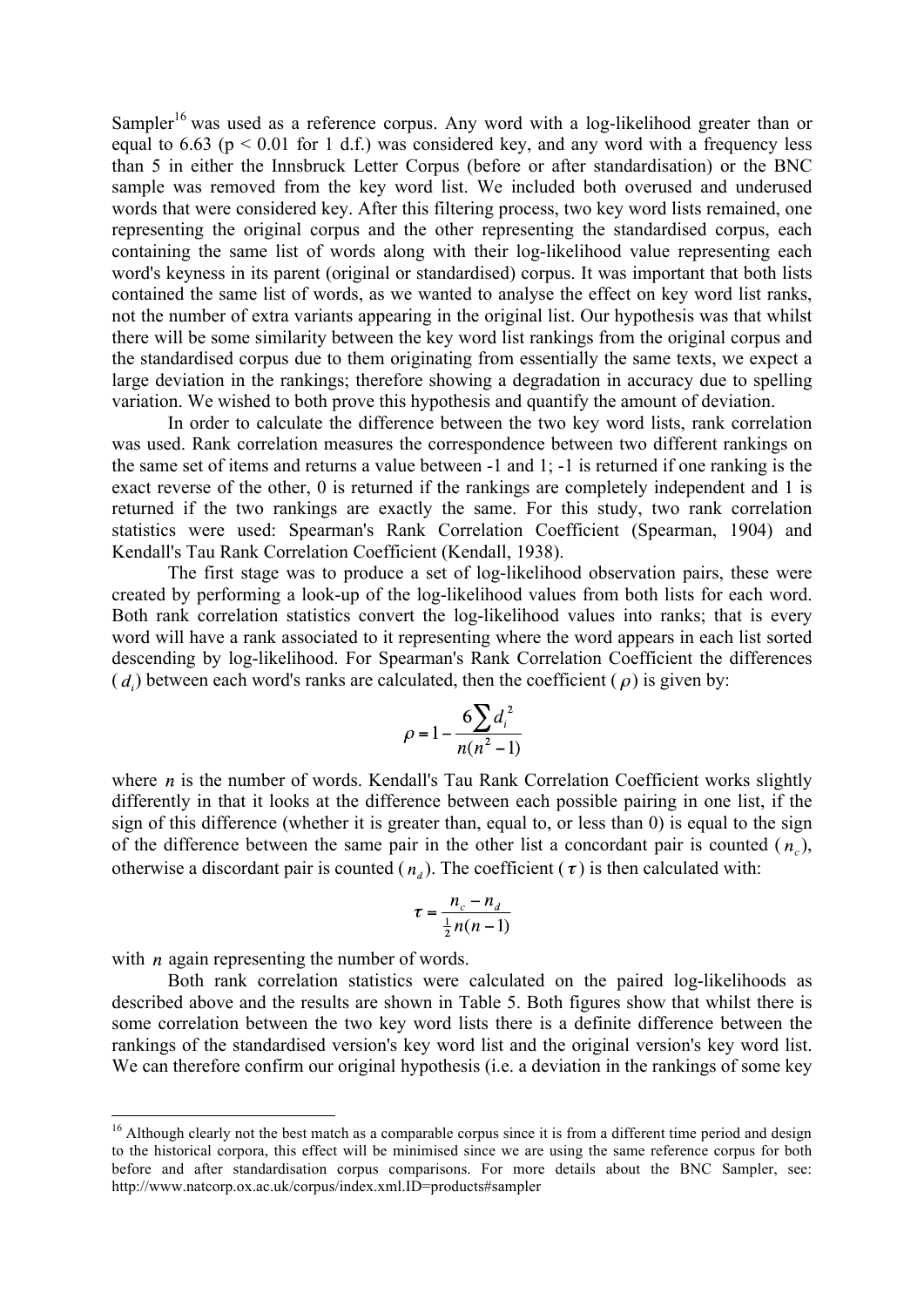words) and conclude that spelling variation does have an effect on key word analysis of the Innsbruck Letter Corpus.

| <b>Rank Correlation Method</b>                         | <b>Score</b> |
|--------------------------------------------------------|--------------|
| <b>Spearman's Rank Correlation Coefficient</b>         | 0.7045437    |
| Kendall's Tau Rank Correlation Coefficient   0.5304464 |              |

#### **Table 5 - Rank correlations found when comparing the original and standardised versions of the Innsbruck Letter Corpus.**

In order to further show the effect of spelling variation on key word analysis, we wished to analyse key word lists before and after standardisation of samples from different time periods. Our hypothesis was that there would be more differentiation between the key word lists for samples that represent the earlier centuries of the EModE period, due to the greater level(s) of spelling variation evidenced at that time (as shown in section 3.1). As with the key words analysis of the Innsbruck Letter Corpus, we required both original and standardised versions of a corpus, this time sampled at regular intervals throughout the EModE period. Due to the significant amount of time required to manually standardise large samples, automatically (partly) standardised samples were deemed sufficient to detect a trend. A tool, named VARD (Rayson et al, forthcoming; Baron and Rayson, 2008), has been developed which can perform automatic standardisation of historical texts. The tool inserts modern equivalents alongside any historical spelling variants where the probability of a match is greater than a threshold set by the user. The tool does not successfully replace all spelling variants in a given text automatically, however a large amount of spelling variants can be dealt with before the user manually processes the remaining variants.

For this study we decided to use the EEBO corpus as it covers the EModE period and has enough texts available per decade to build a large sample. The same decade samples used in section 3.1 were processed by VARD, producing partly standardised matching samples. As with the Innsbruck corpus, both versions of the samples were then processed with Wmatrix to produce two key word lists per sample. These lists were then filtered exactly as before, after which Spearman's Rank Correlation Coefficient and Kendall's Tau Rank Correlation Coefficient were calculated for each decade sample. The two coefficients are plotted in Figure 7 and Figure 8, with the dotted line showing the average trend.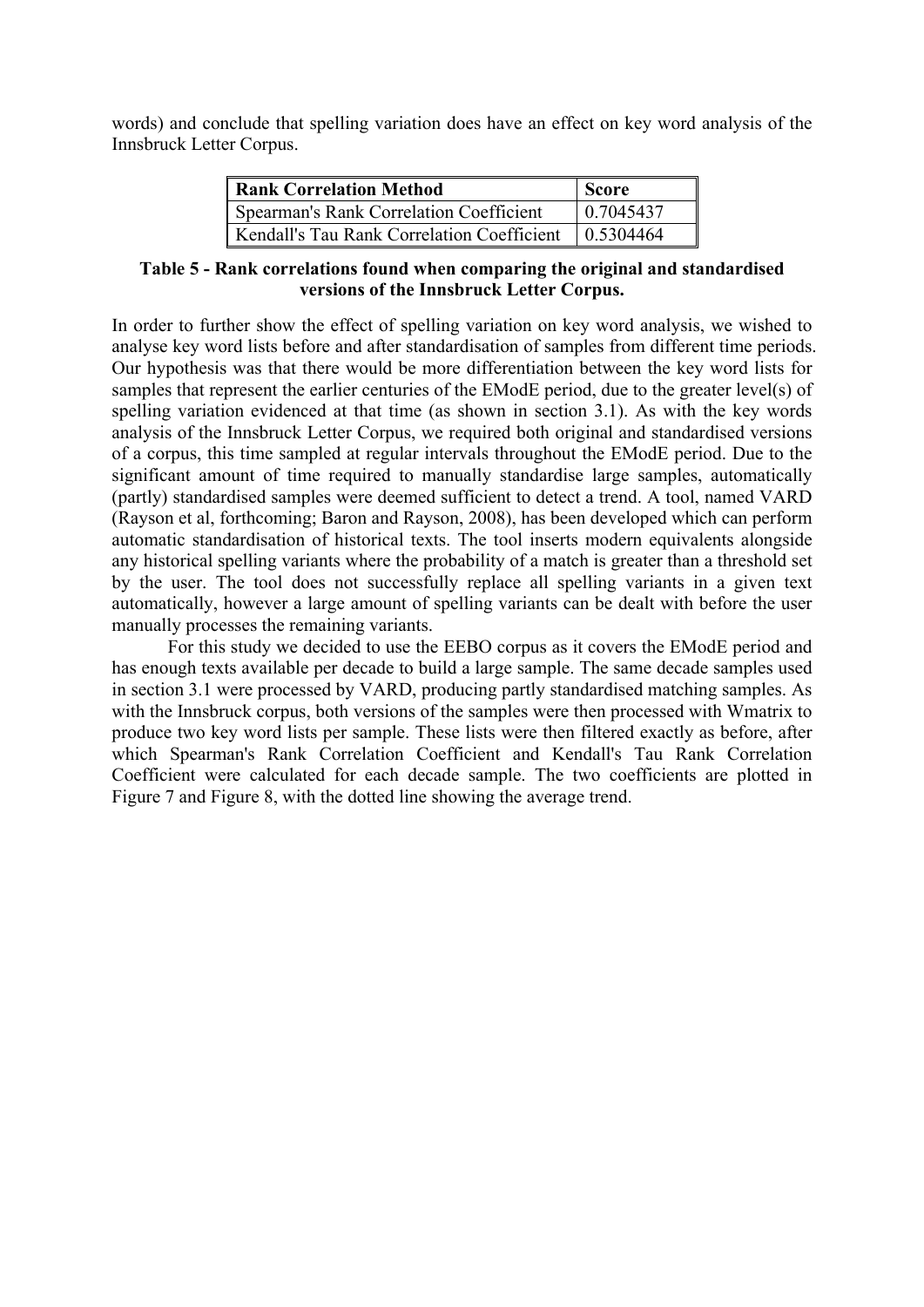

#### **Figure 7 - Graph showing Spearman's Rank Correlation Coefficients comparing EEBO decade samples' key word lists before and after automatic standardisation.**



The two graphs show erratic results for the earliest decade samples. This is mirrored (although not to the same extent) in the variant rates shown in Figures 1-6. This can be explained by examining the samples, especially that for 1510-19, a local maximum in Figures 7 and 8. The sample for 1510-19 contains a large section of foreign translations, containing many different languages. It is not possible to standardise this section, and so the standardised version will be more similar to the original version. This is shown in Figures 9 and 10, where the amount of spelling variation remaining after automatic standardisation is both higher and more erratic for the earlier decade samples.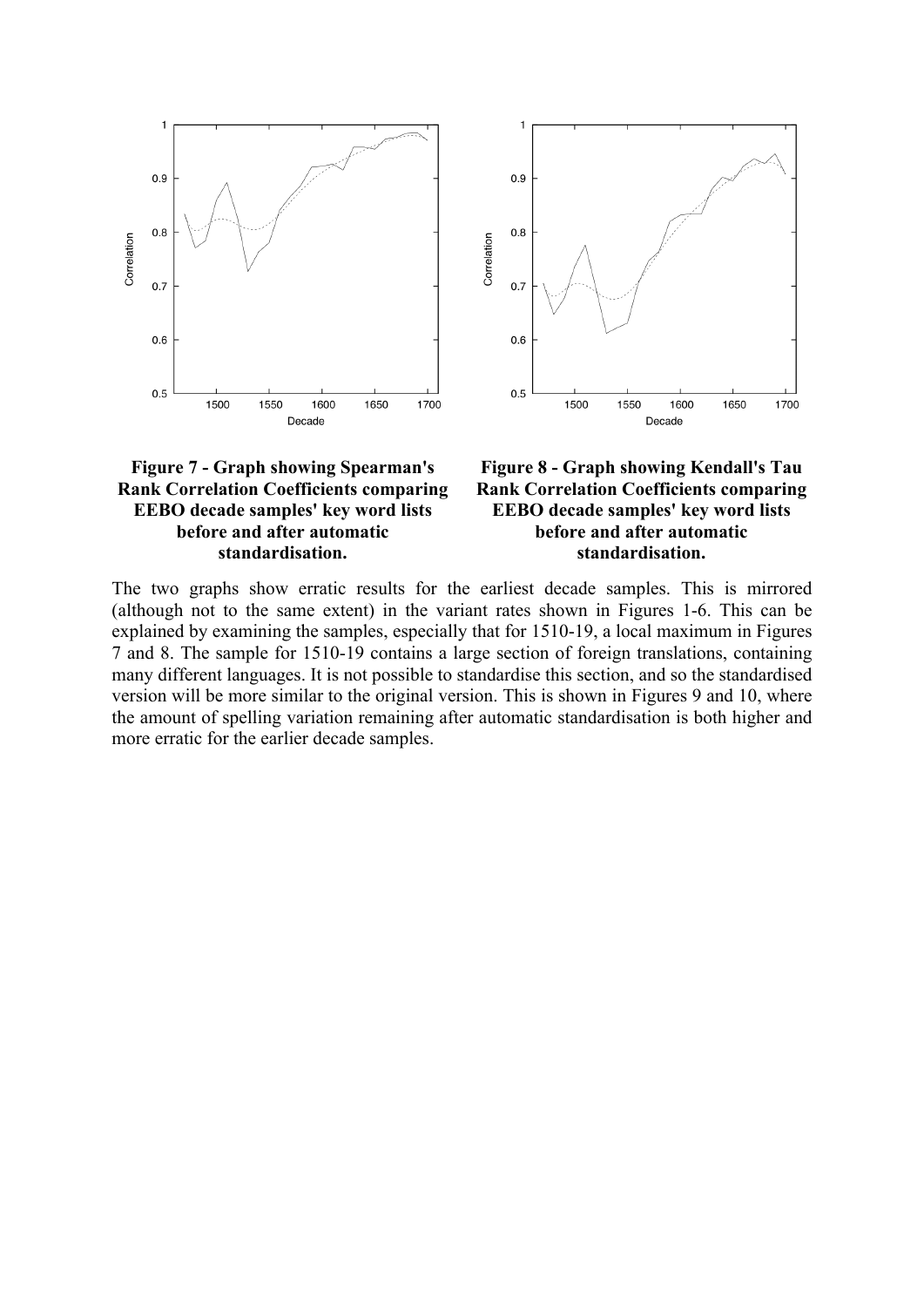

#### **Figure 9 - Graph showing the frequency of spelling variant types in the EEBO samples before and after automatic standardisation.**

#### **Figure 10 - Graph showing the frequency of spelling variant tokens in the EEBO samples before and after automatic standardisation.**

Noise in corpora of this nature is unavoidable and will have an influence on the results, also the effect of spelling variation is underestimated due to spelling variation still remaining (shown in Figures 9 and 10). However, the general upwards trend can be clearly seen for both coefficients, indicating an increase in correlation between the two key word lists the later the decade of the sample. We can conclude that a reduction in spelling variation over time produces less effect on key word analysis, thus proving our hypothesis.

## **4. Conclusion and future work**

In this paper, we have given an overview of the use of word frequency profiles and key words in corpus linguistics. We began with a review of the various statistics used when comparing word frequencies between corpora. We also noted that the studies that have exploited the key words technique on historical data have tended to use modernised versions of their datasets in order to sidestep the issue of spelling variation. In the case study presented in this paper, we carried out a quantitative analysis of spelling variation in a set of well-known historical corpora. The trends identified match the expected rapid decline in spelling variation until around 1700. For the first time, we have been able to quantify the extent of spelling variation in these corpora. The second part of the case study showed the effect of this variation on the key words procedure. We were able to demonstrate how the key words lists were affected by comparing the lists produced from original historical data with that of a standardised version of the corpora. We also showed that the reduction in spelling variation over time has a knockon effect on key word accuracy, with samples from later decades suffering less of an effect from spelling variation.

We will continue to refine our techniques for detecting historical spelling variants, including, for example, contextual clues to detect so called 'real-word errors' as described in section 3. However, the quantitative trends presented here are already clear enough. Researchers using frequency-based techniques on non-standardised historical datasets should be wary of spelling variation and need to exercise caution when interpreting key words analyses carried out on such data. Where standardised versions of corpora are available, the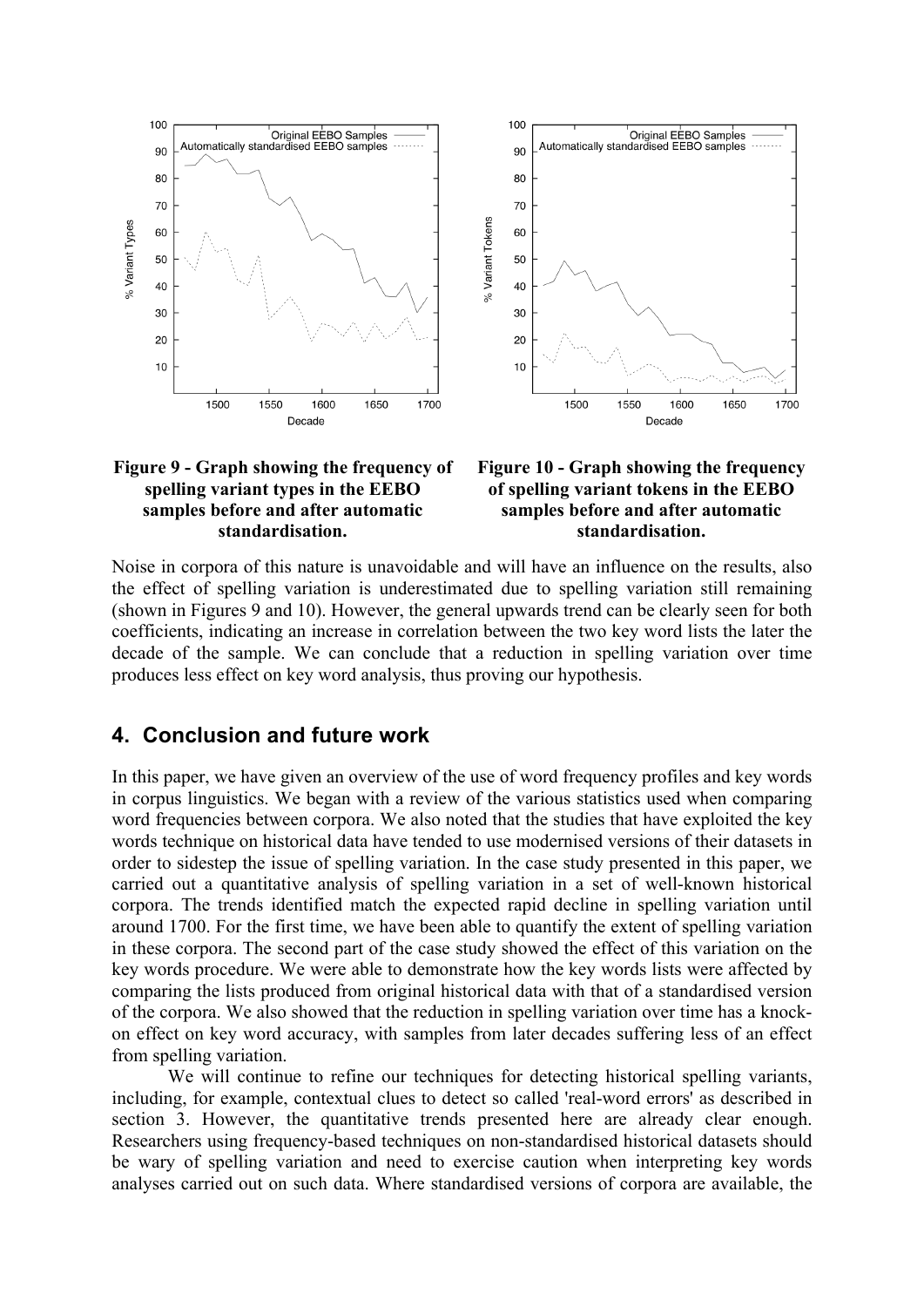results obtained from them can be considered more robust. However, where it is unfeasible to carry out manual standardisation, for example on the vast digitised textual resources such as EEBO, there is a need for a tool which can detect historical variants and automatically standardise them in a pre-processing step for the application of key words and other modern corpus linguistic procedures.

A prototype for such a tool, VARD, was discussed in section 3.2. In future work, we plan to further develop the VARD tool. Currently, VARD employs the following procedures as a means of detecting variants, and mapping them to their 'modern' equivalents: a manually produced list of variants, SoundEx phonetic matching, edit distance and letter replacement heuristics. But these procedures are merely dealing with the surface forms of words. We will therefore be attempting semantic disambiguation in the near future so that we can also begin to distinguish the underlying meanings of words and their variants. This is important in respect to variants such as 'peece', which have more than one potential modern form (i.e. 'peace' and 'piece'). It is worth noting that, by adding a semantic component to the VARD, we have come full circle in our research endeavour as the VARD initially grew out of attempts to develop an historical version of the Wmatrix tool so that we could semantically annotate historical texts automatically (see Archer et al 2003). A related issue is the problem of 'realword errors', as previously mentioned in section 3.1. Variants such as 'bee' for 'be' or 'then' for 'than' are impossible to detect with a dictionary check alone. Therefore, future work will involve using part-of-speech and semantic information to detect potential spelling variants of this type in order to achieve more accurate automatic standardisation. However, it is important to be aware that this is a circular issue in that spelling variation will have an effect on part-of-speech and semantic tagging accuracy as shown by Rayson et al (2007) and Archer et al (2003) respectively. One solution may be to incorporate the part-of-speech tagger in the variant detection process; this has been partially explored by Atwell and Elliot (1987).

#### **4.1. Investigating spelling from a diachronic perspective**

Although our main aim in this paper has been determining the effect that spelling variation has on (the meaningfulness of) keyness results, we effectively provide a means of quantifying the ongoing process of standardisation of written English throughout the EModE period, as witnessed by the decreasing levels of spelling variation. Moreover, we do so by exploring written texts that are both representative of the different centuries (and decades within) that make up the EModE period and also representative of different genres (i.e. plays, letters, medical texts, etc.). To our knowledge, we are the first to do this systematically on such a large scale: prior to Schneider (2002), who looks at the Zen corpus, this study and an earlier study by Archer and Rayson (2004) (for details of which, see below), most studies that have explored spelling from a diachronic (i.e. historical) perspective have tended to be qualitative in focus, that is, they have attended to the most obvious spelling patterns for a given period. Smith (2005: 222), for example, comments on the following patterns for Shakespearean English: the inter-changeability of  $\langle u \rangle / \langle v \rangle$  (depending on their initial/medial positioning), the use of  $\langle i \rangle$  to represent  $\langle i \rangle$  and the use of  $\langle v \rangle$  for  $\langle w \rangle$  (see also Blake 1996; Scragg 1974). This focus is not surprising, given that these are the patterns that will strike the consciousness of the researcher as they read through texts. But it means that patterns below the level of consciousness – patterns that, for example, might be more subtle or only emerge across many texts – go unnoticed. The VARD tool therefore affords us with the opportunity to begin exploring spelling variability more subtly and systematically, whilst also determining the point(s) at which standardisation occurred (depending on the genre(s) under investigation).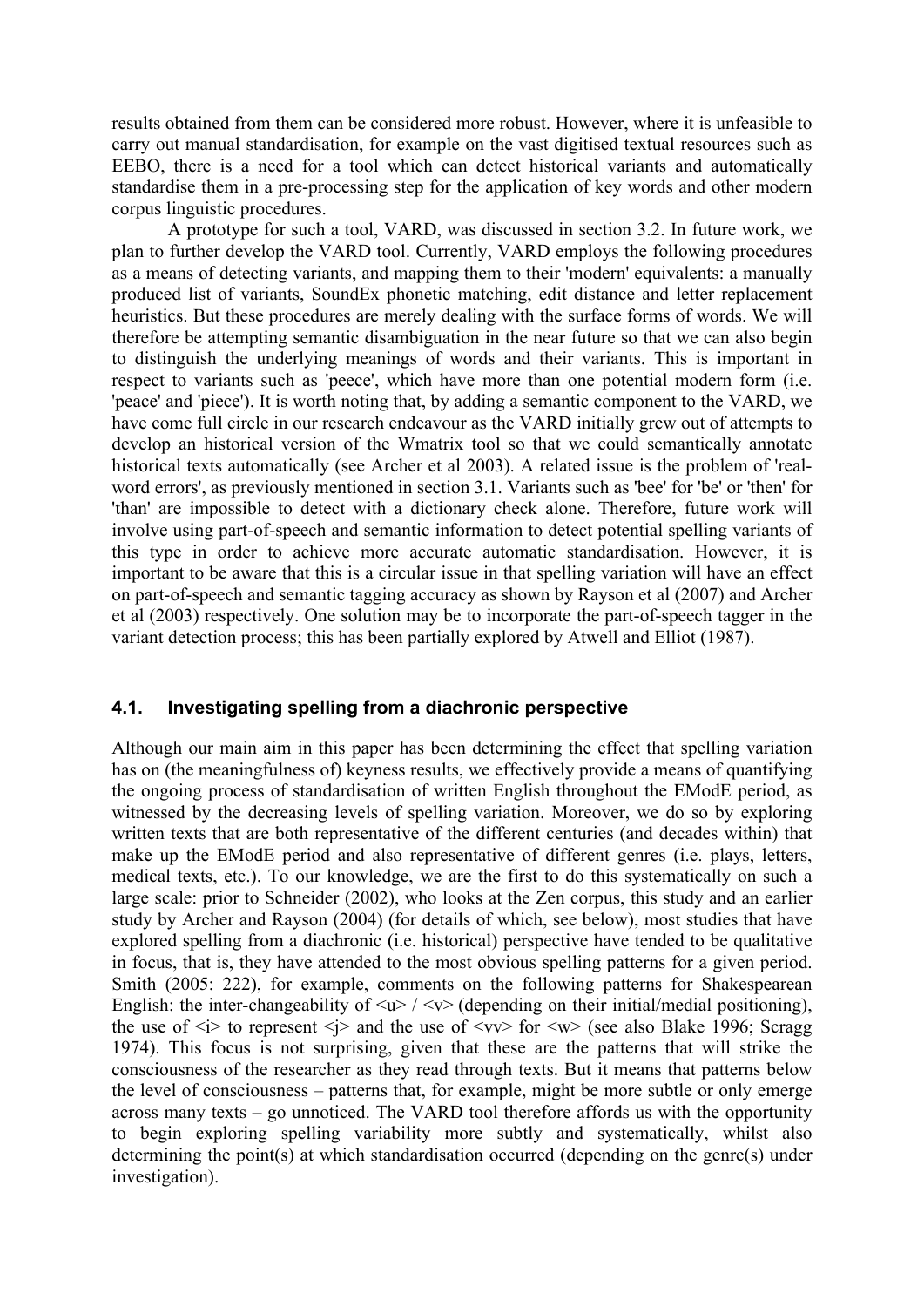In respect to our own future work, we plan to assess the extent to which *genre* plays a part in which variants are used as well as the extent to which they are used. This work will build on Archer and Rayson's (2004) study of 3,823 spelling variants in a variety of texttypes representative of the  $17<sup>th</sup>$ ,  $18<sup>th</sup>$  and  $19<sup>th</sup>$  centuries, which appears to suggest that levels of spelling variation differed quite substantially across individual genres. For example, they examined a seventeenth century *Newsbook Corpus*, which effectively contained 296 occurrences per million words (of the  $3.823$  forms identified by them) – a frequency that seems very low, when compared to the 2,247 occurrences (per million words) found in (the seventeenth century component of) the *Lampeter* dataset. As Culpeper and Archer (forthcoming) highlight, the latter effectively contains genres - 'science', 'religion', 'politics', 'law' and 'economy' - which are regarded as having some of the very factors that are meant to provide a motivating force for standardisation (i.e. prestige and power). Yet, Archer and Rayson's study suggests that the more broad-based, popular genre of newsbooks was in the vanguard instead in the seventeenth century. Such a (surprising) result merits the type of systematic diachronic comparison of genres that the current study affords.

### **References**

Agresti, Alan. *Categorical data analysis*. New York: Wiley, 1990.

- Archer, Dawn. "Tracing the development of 'advocacy' in two nineteenth century English trials." *Diachronic Perspectives on Domain-Specific English*. Eds. Marina Dossena and Irma Taavitsainen. Bern: Peter Lang; Linguistic Insights series, 2006.
- Archer, Dawn and Jonathan Culpeper. "Identifying *key* sociophilological usage in plays and trial proceedings (1640-1760): An empirical approach via corpus annotation." *Journal of Historical Pragmatics* Sociopragmatics Special Issue. Ed. Jonathan Culpeper. Forthcoming 2009.
- Archer, Dawn and Paul Rayson. "Using an historical semantic tagger as a diagnostic tool for variation in spelling." *Thirteenth International Conference on English Historical Linguistics (ICEHL 13)*. Vienna, Austria: University of Vienna. (23-29 Aug. 2004).
- Archer, Dawn, Tony McEnery, Paul Rayson and Andrew Hardie. "Developing an automated semantic analysis system for Early Modern English." *Proceedings of the Corpus Linguistics 2003 conference. UCREL technical paper number 16*. Eds. Dawn Archer, Paul Rayson, Andrew Wilson and Tony McEnery. (2003): 22-31.
- Archer, Dawn, Jonathan Culpeper, and Paul Rayson. "Love 'a familiar or a devil'? An Exploration of Key Domains in Shakespeare's Comedies and Tragedies." *What's in a word-list? Investigating word frequency and keyword extraction*. Ed. Dawn Archer. Ashgate, forthcoming.
- Atwell, Eric and Stephen Elliot. "Dealing with ill-formed English text." *The Computational Analysis of English. A corpus-based approach.* Eds. Roger Garside, Geoffrey Leech and Geoffrey Sampson. London/New York: Longman, 1987.
- Barnett, Stephen and Timothy M. Cronin. *Mathematical formulae for engineering and*  science students. 4<sup>th</sup> ed. London: Longman, 1986.
- Baron, Alistair and Paul Rayson. "VARD 2: A tool for dealing with spelling variation in historical corpora." *Proceedings of the Postgraduate Conference in Corpus Linguistics*. Birmingham: Aston University (22 May 2008).
- Blake, Norman F. *Shakespeare's Language: An Introduction*. 2nd ed. Basingstoke: Macmillan, 1996.
- Butler, Christopher. *Statistics in linguistics*. Oxford: Blackwell, 1985.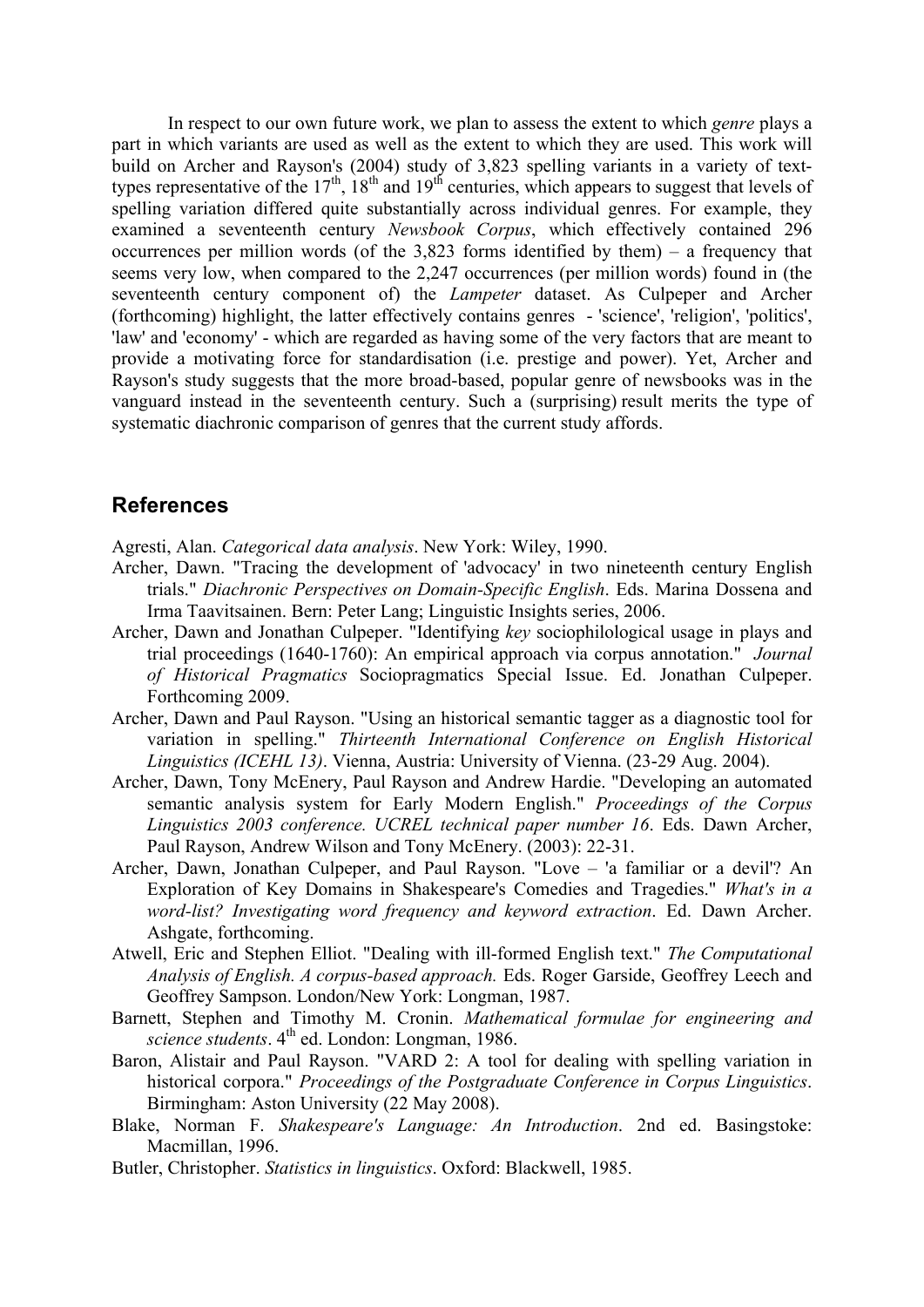- Church, Kenneth W. and William A. Gale. "Poisson mixtures." *Natural Language Engineering* 1.2. Cambridge: Cambridge University Press, 1995. 163-190.
- Cochran, William G. "Some methods for strengthening the common  $\chi^2$  tests." *Biometrics* 10 (1954): 417-451.
- Copeck, Terry, Ken Barker, Sylvain Delisle and Stan Szpakowicz. "More Alike than not An Analysis of Word Frequencies in Four General-purpose Text Corpora." *Proceedings of the 1999 Pacific Association for Computational Linguistics Conference (PACLING 99)*. Ontario, Canada: Waterloo (25-28 Aug. 1999): 282-287.
- Cressie, Noel and Timothy R. C. Read. "Multinomial Goodness-of-Fit Tests." *Journal of the Royal Statistical Society. Series B (Methodological)* 46.3 (1984): 440-464.
- Cressie, Noel and Timothy R. C. Read. "Pearson's  $X^2$  and the Log Likelihood Ratio Statistic G<sup>2</sup>: A comparative review." *International Statistical Review* 57.1. Belfast: Belfast University Press, 1989. 19-43.
- Culpeper, Jonathan. "Computers, language and characterisation: An analysis of six characters in Romeo and Juliet." *Conversation in Life and in Literature: Papers from the ASLA Symposium* 15*.* Eds. Ulla Merlander-Marttala, Carin Ostman and Merja Kytö. Uppsala : Universitetstryckeriet, 2002. 11-30.
- Culpeper, Jonathan and Dawn Archer. "The History of English Spelling." *English Language and Linguistics.* Eds. Jonathan Culpeper, Francis Katamba, Paul Kerswill, Ruth Wodak and Tony McEnery. Basingstoke, UK: Palgrave Macmillan, forthcoming.
- Davies, Mark. *A frequency dictionary of Spanish*. London: Routledge, 2006.
- Davies, Mark. and Ana Maria Raposo Preto-Bay. *A frequency dictionary of Portuguese*. London: Routledge, 2008.
- De Cock, Sylvie. "A recurrent word combination approach to the study of formulae in the speech of native and non-native speakers of English." *International Journal of Corpus Linguistics* 3.1. Amsterdam: John Benjamins, 1998. 59-80.
- Dunning, Ted. "Accurate Methods for the Statistics of Surprise and Coincidence." *Computational Linguistics* 19.1. MIT Press, March 1993. 61-74.
- Everitt, Brian S. *The analysis of contingency tables*. 2<sup>nd</sup> ed. London: Chapman and Hall, 1992.
- Francis, W. Nelson. and Henry Kučera. *Frequency Analysis of English Usage: Lexicon and Grammar*. Boston: Houghton Mifflin, 1982.
- Fries, Charles C. and A. Aileen Traver. *English word lists: a study of their adaptability for instruction.* Ann Arbor, Michigan: George Wahr Publishing Company, 1950.
- Fries, Udo and Peter Schneider. "Zen: preparing the Zurich English Newspaper Corpus." *English media texts – past and present. Language and textual structure*. Ed. Friedrich Ungerer. Amsterdam / Philadelphia: John Benjamins, 2000. 3-24.
- Görlach, Manfred. *Introduction to Early Modern English*. Cambridge: Cambridge University Press, 1991.
- Granger, Sylviane. "The computer learner corpus: a versatile new source of data for SLA research." *Learner English on Computer*. Ed. Sylviane Granger. London: Longman, 1998. 3-18.
- Gries, Stefan Th. "Exploring variability within and between corpora: some methodological considerations." *Corpora* 1.2 (2006): 109-151.
- Hoffmann, Sebastian, Stefan Evert, Nicholas Smith, David Lee and Ylva Berglund Prytz. *Corpus Linguistics with BNCweb - a Practical Guide*. Frankfurt am Main, Germany: Peter Lang, 2008.
- Hofland, Knut and Stig Johansson. *Word frequencies in British and American English*. Bergen, Norway: The Norwegian Computing Centre for the Humanities, 1982.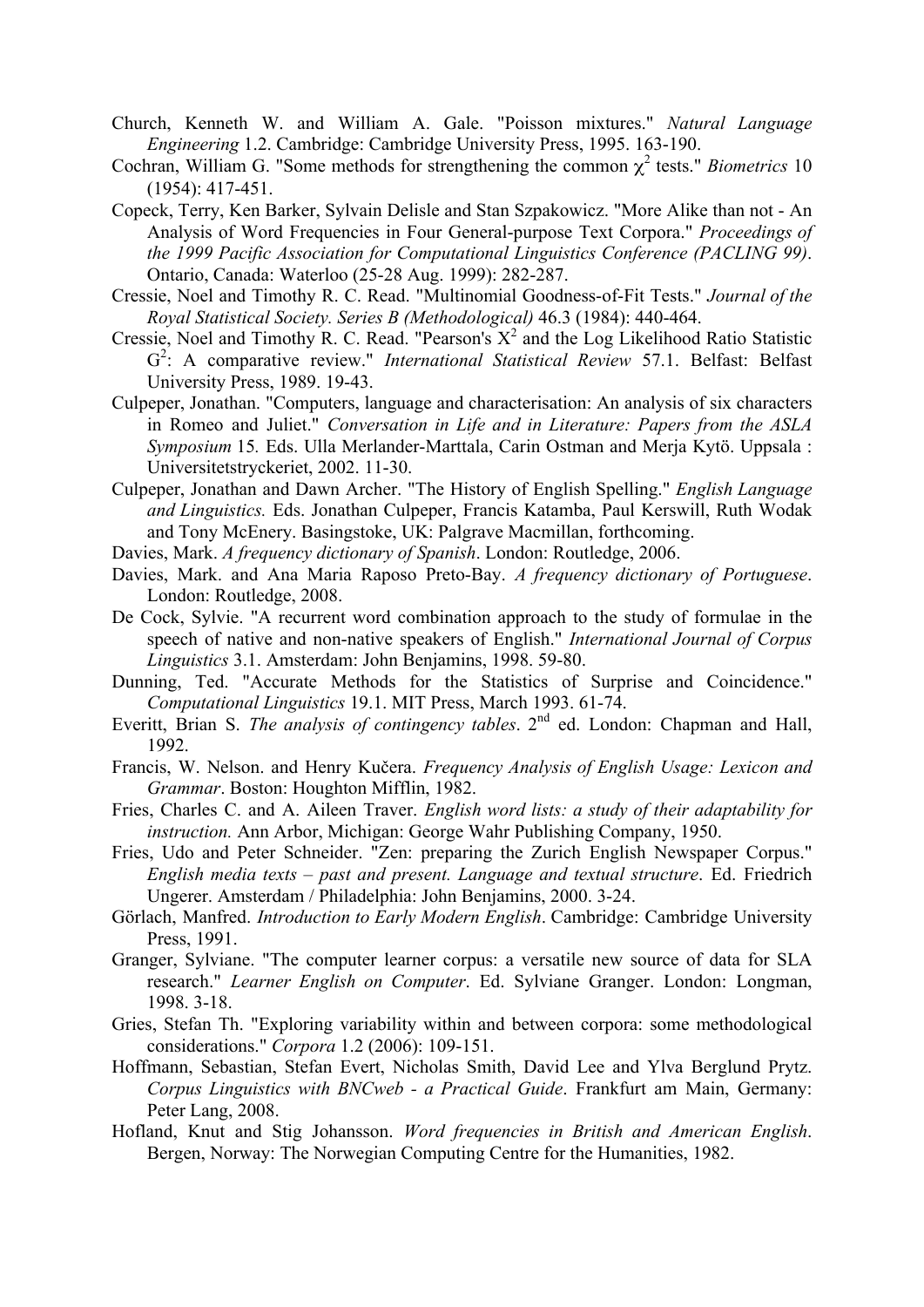- Jones, Randall and Erwin Tschirner. *A frequency dictionary of German*. London: Routledge, 2006.
- Jucker, Andreas H., Gerd Fritz and Franz Lebsanft, eds. *Historical Dialogue Analysis*. Amsterdam: John Benjamins, 1999.
- Juilland, Alphonse and Eugenio Chang-Rodríguez. *Frequency dictionary of Spanish words*. The Hague: Mouton & Co., 1964.
- Juilland, Alphonse, P. Maximilian H. Edwards, and Ileana Juilland. *Frequency dictionary of Rumanian words*. The Hague: Mouton & Co., 1965.
- Juilland, Alphonse, Dorothy Brodin, and Catherine Davidovitch. *Frequency dictionary of French words*. Paris: Mouton & Co., 1970.
- Kendall, Maurice G. "A New Measure of Rank Correlation." *Biometrika* 30 (1938): 81-89.
- Kilgarriff, Adam. "Which words are particularly characteristic of a text? A survey of statistical approaches." *Language Engineering for Document Analysis and Recognition (LEDAR), AISB 96 Workshop proceedings*. Eds. Lindsay J. Evett, and Tony G. Rose. Brighton, UK (April 1996a): 33-40.
- Kilgarriff, Adam. "Why chi-square doesn't work, and an improved LOB-Brown comparison." *ALLC-ACH Conference*. Bergen, Norway (June 1996b).
- Kilgarriff, Adam. "Using word frequency lists to measure corpus homogeneity and similarity between corpora." *Proceedings 5th ACL workshop on very large corpora*. Beijing and Hong Kong (1997): 231-245.
- Kilgarriff, Adam. "Comparing Corpora." *International Journal of Corpus Linguistics* 6.1. Amsterdam: John Benjamins, 2001. 97-133.
- Krenn, Brigitte and Christer Samuelsson. *The Linguist's Guide to Statistics: Don't Panic*. 19 Dec. 1997 <http://nlp.stanford.edu/fsnlp/dontpanic.pdf>.
- Kretzschmar, William A., Charles F. Meyer and Dominique Ingegneri. "Uses of inferential statistics in corpus studies." *Corpus-based studies in English: papers from the seventeenth International Conference on English language research on computerized corpora (ICAME 17), Stockholm, May 15-19, 1996*. Ed. Magnus Ljung. Amsterdam: Rodopi, 1997. 167-177.
- Lass, Roger. "Introduction." *The Cambridge History of the English Language: Volume III, 1476-1776*. Ed. Roger Lass. Cambridge: Cambridge University Press, 1999a.
- Lass, Roger. "Phonology and Morphology." *The Cambridge History of the English Language: Volume III, 1476-1776*. Ed. Roger Lass. Cambridge: Cambridge University Press, 1999b.
- Leech, Geoffrey and Roger Fallon. "Computer corpora what do they tell us about culture?" *ICAME Journal* 16. Bergen, Norway: Norwegian Computing Centre for the Humanities, 1992. 29-50.
- Leech, Geoffrey, Paul Rayson and Andrew Wilson. *Word Frequencies in Written and Spoken English: based on the British National Corpus*. London: Longman, 2001.
- Lyne, Anthony A. *The vocabulary of French business correspondence*. Geneva: Slatkine, 1985.
- Mahlberg, Michaela. "Clusters, key clusters and local textual functions in Dickens." *Corpora* 2.1 (2007a): 1-31.
- Mahlberg, Michaela. "Corpora and translation studies: textual functions of lexis in Bleak House and in a translation of the novel into German." *La Traduzione. Lo Stato dell'Arte. Translation. The State of the Art*. Ravenna: Longo, 2007b. 115-135.
- Mahlberg, Michaela. "A corpus stylistic perspective on Dickens' Great Expectations." *Contemporary Stylistics*. Eds. Marina Lambrou and Peter Stockwell. London: Continuum, forthcoming.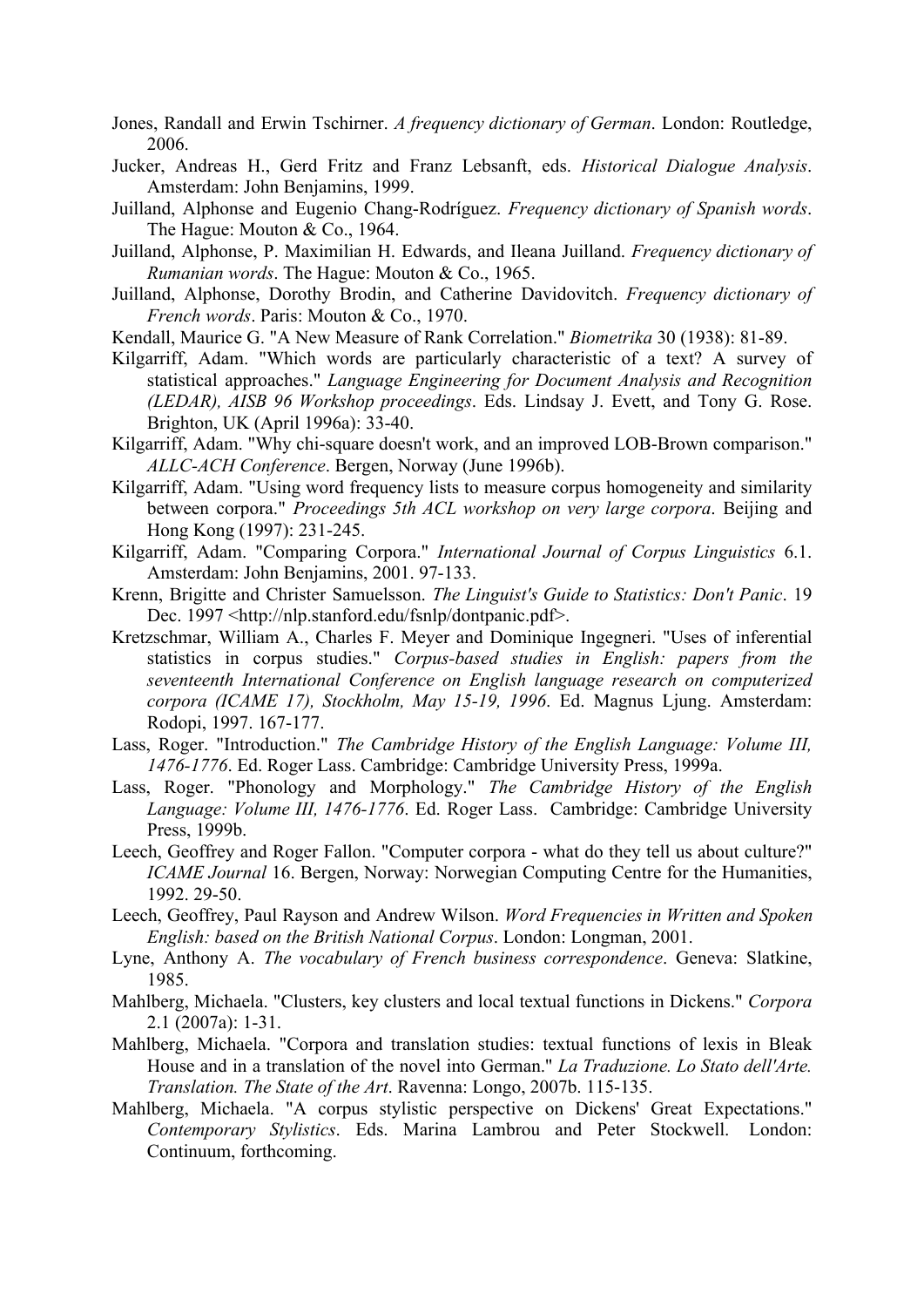- Markus, Manfred. "Manual of ICAMET (Innsbruck Computer-Archive of Machine-Readable English Texts)." *Innsbrucker Beitraege zur Kulturwissenschaft, Anglistische Reihe* 7. Innsbruck: Leopold-Franzens-Universitaet Innsbruck, Institut fuer Anglistik, 1999.
- Markus, Manfred. "Towards an analysis of pragmatic and stylistic features in 15<sup>th</sup> and 17<sup>th</sup> century English letters." *New frontiers of corpus research: papers from the 21st International Conference on English Language Research on Computerized Corpora, Sydney, 2000*. Eds. Pam Peters, Peter Collins and Adam Smith. Amsterdam: Rodopi, 2002.
- McEnery, Tony. *Swearing in English. Bad Language, Purity and Power from 1586 to the Present*. London: Routledge, 2005.
- McEnery, Tony. "Keywords and Moral Panics: Mary Whitehouse and Media Censorship." *What's in a word-list? Investigating word frequency and keyword extraction*. Ed. Dawn Archer. Ashgate, forthcoming.
- Mitton, Roger. "Spelling Checkers, Spelling Correctors and the Misspelling of Poor Spellers." *Information Processing & Management* 23.5 (1987): 495-505.
- Mosteller, Frederick and Robert E. K. Rourke. *Sturdy statistics*. Reading, Massachusetts: Addison-Wesley, 1973.
- Nelson, Gerald, Sean Wallis and Bas Aarts. *Exploring Natural Language: Working with the British Component of the International Corpus of English*. Amsterdam: John Benjamins, 2002.
- Oakes, Michael P. *Statistics for corpus linguistics*. Edinburgh: Edinburgh University Press, 1998.
- Osselton, Noel E. "Spelling-Book Rules and the Capitalization of Nouns in the Seventeenth and Eighteenth Centuries." *A Reader in Early Modern English*. Eds. Mats Rydén, Ingrid Tiegen-Boon van Ostade and Merja Kytö. Frankfurt am Main, Germany: Peter Lang, 1998.
- Pearson, Karl. "On the theory of contingency and its relation to association and normal correlation." *Biometric Series* 1. London: Drapers' Co. Memoirs, 1904.
- Peterson, James L. "A Note on Undetected Typing Errors." *Communications of the ACM* 29.7 (1986): 633-637.
- Rayson, Paul. *Wmatrix: a web-based corpus processing environment*. Computing Department, Lancaster University. 2007 <http://ucrel.lancs.ac.uk/wmatrix/>.
- Rayson, Paul, Dawn Archer and Nicholas Smith. "VARD versus Word: A comparison of the UCREL variant detector and modern spell checkers on English historical corpora." *Proceedings of the Corpus Linguistics 2005 conference*. Birmingham, UK (14-17 July 2005).
- Rayson, Paul, Dawn Archer, Alistair Baron, Jonathan Culpeper and Nicholas Smith. "Tagging the Bard: Evaluating the accuracy of a modern POS tagger on Early Modern English corpora." *Proceedings of Corpus Linguistics 2007*. University of Birmingham, UK (27-30 July 2007).
- Rayson, Paul, Dawn Archer, Alistair Baron, and Nicholas Smith. "Travelling Through Time with Corpus Annotation Software." *Proceedings of Practical Applications in Language and Computers (PALC) 2007. The Department of English Language at Łódź University, Poland, 19th-22nd April 2007* (forthcoming).
- Rayson, Paul. "From key words to key semantic domains." *International Journal of Corpus Linguistics* (forthcoming).
- Read, Timothy R. C. and Noel A. C. Cressie. "Goodness-of-fit statistics for discrete multivariate data." *Springer series in statistics*. New York: Springer-Verlag, 1988.
- Richardson, Malcolm. "Henry V, the English Chancery, and Chancery English." *Speculum* 55.4 (1980): 726-750.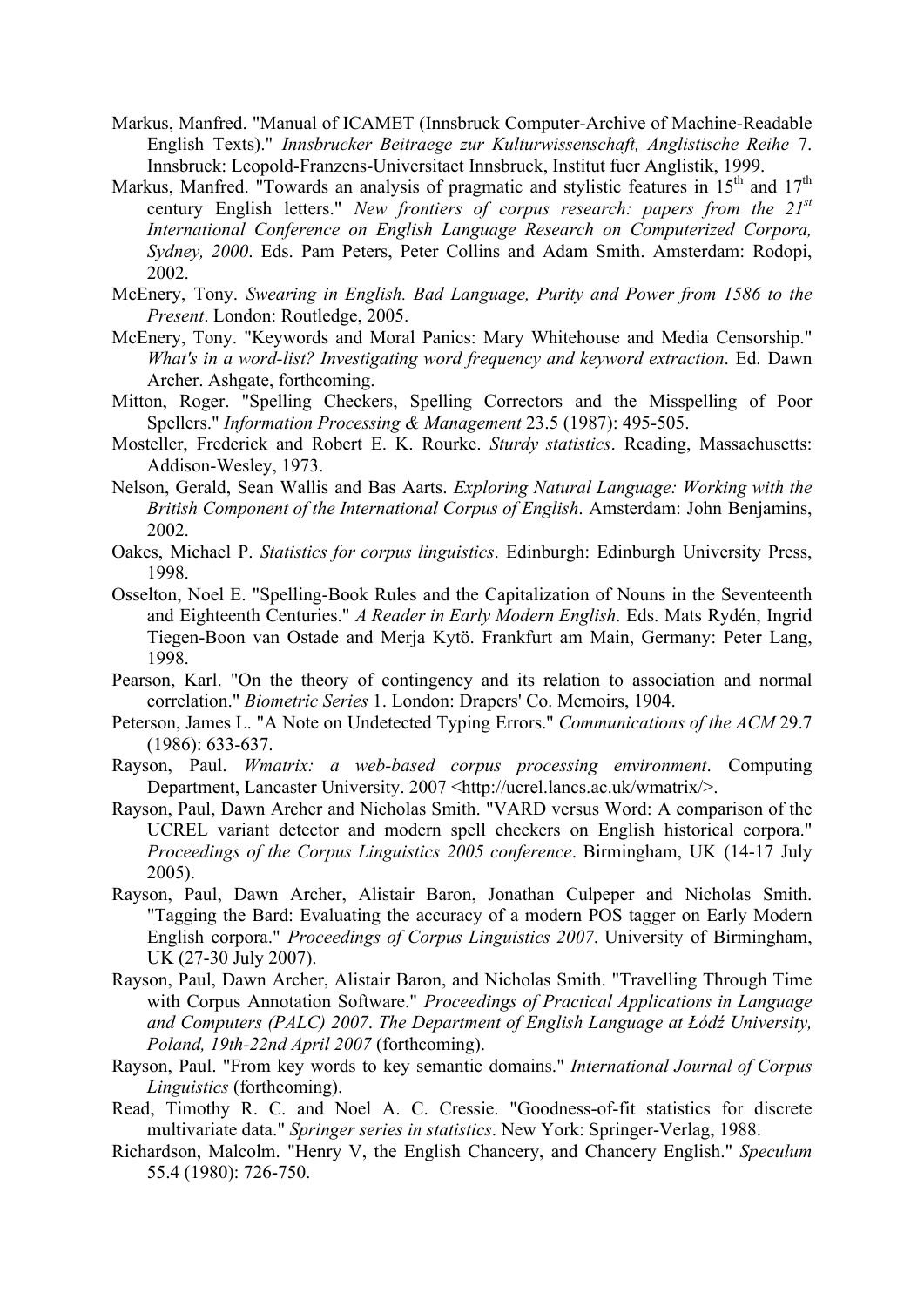- Rissanen, Matti. "Syntax." *The Cambridge History of the English Language: Volume III, 1476-1776*. Ed. Roger Lass. Cambridge: Cambridge University Press, 1999.
- Rissanen, Matti, Merja Kytö and Minna Palander-Collin, eds. *Early English in the Computer Age. Explorations in the Helsinki Corpus*. Berlin/New York: Mouton de Gruyter (Topics in English Linguistics), 1993.
- Roland, Douglas, Daniel Jurafsky, Lise Menn, Susanne Gahl, Elizabeth Elder and Chris Riddoch. "Verb Subcategorization Frequency Differences between Business-News and Balanced Corpora: the role of verb sense." *Proceedings of the workshop on Comparing Corpora, held in conjunction with the 38th annual meeting of the Association for Computational Linguistics (ACL 2000)*. Hong Kong (1-8 Oct. 2000): 28-34.
- Schmied, Josef. "The Lampeter Corpus of Early Modern English Tracts." *Corpora across the Centuries: Proceedings of the First International Colloquium on English Diachronic Corpora*. Cambridge, March 1993. Eds. Merja Kytö, Matti Rissanen, Susan Wright. Amsterdam: Rodopi, 1994.
- Schneider, Peter. "Computer Assisted Spelling Normalization of 18<sup>th</sup> Century English." New *Frontiers of Corpus Research: Papers from the 21st International Conference on English language Research on Computerized Corpora, Sydney, 2000*. Eds. Pam Peters, Peter Collins and Adam Smith. Amsterdam: Rodopi, 2002. 199-211.
- Scott, Mike. "PC analysis of key words and key key words." *System* 25.2. Amsterdam: Elsevier, 1997. 233-245.
- Scott, Mike. "Focusing on the text and its key words." *Rethinking language pedagogy from a corpus perspective: papers from the third international conference on teaching and language corpora*. Eds. Lou Burnard and Tony McEnery. Frankfurt: Peter Lang, 2000. 104-121.
- Scott, Mike. "Comparing corpora and identifying key words, collocations, and frequency distributions through the WordSmith Tools suite of computer programs" *Small corpus studies and ELT: theory and practice*. Eds. Mohsen Ghadessy, Alex Henry and Robert L. Roseberry. Amsterdam: John Benjamins, 2001a. 47-67.
- Scott, Mike. "Mapping key words to problem and solution." *Patterns of Text: in honour of Michael Hoey*. Eds. Mike Scott and Geoff Thompson. Amsterdam: John Benjamins, 2001b. 109-127.
- Scott, Mike and Christopher Tribble. *Textual Patterns: keyword and corpus analysis in language education*. Amsterdam: John Benjamins, 2006.
- Scragg, Donald C. *English Spelling*. Manchester: Manchester University Press, 1974.
- Sinclair, John. *Corpus, concordance, collocation*. Oxford: Oxford University Press, 1991.
- Sinclair, John. "A way with common words." *Out of corpora: studies in honour of Stig Johansson*. Eds. Hilde Hasselgård and Signe Oksefjell. Amsterdam: Rodopi, 1999. 157- 179.
- Smith, Jeremy J. *Essentials of Early English: An Introduction to Old, Middle and Early Modern English.* London: Routledge, 2005.
- Spearman, Charles. "The proof and measurement of association between two things." *American Journal of Psychology* 15 (1904): 72-101.
- Stubbs, Michael. *Text and corpus analysis: computer-assisted studies of language and culture*. Oxford: Blackwell, 1996.
- Taavitsainen, Irma and Päivi Pahta. "Corpus of Early English medical writing 1375–1750." *ICAME Journal* 21 (1997): 71–81.
- Taavitsainen, Irma and Päivi Pahta, eds. *Medical Writing in Early Modern English*. Cambridge: Cambridge University Press, forthcoming.
- Taavitsainen, Irma, Päivi Pahta, Turo Hiltunen, Martti Mäkinen, Ville Marttila, Maura Ratia, Carla Suhr and Jukka Tyrkkö. *Early Modern Medical Texts*. forthcoming.